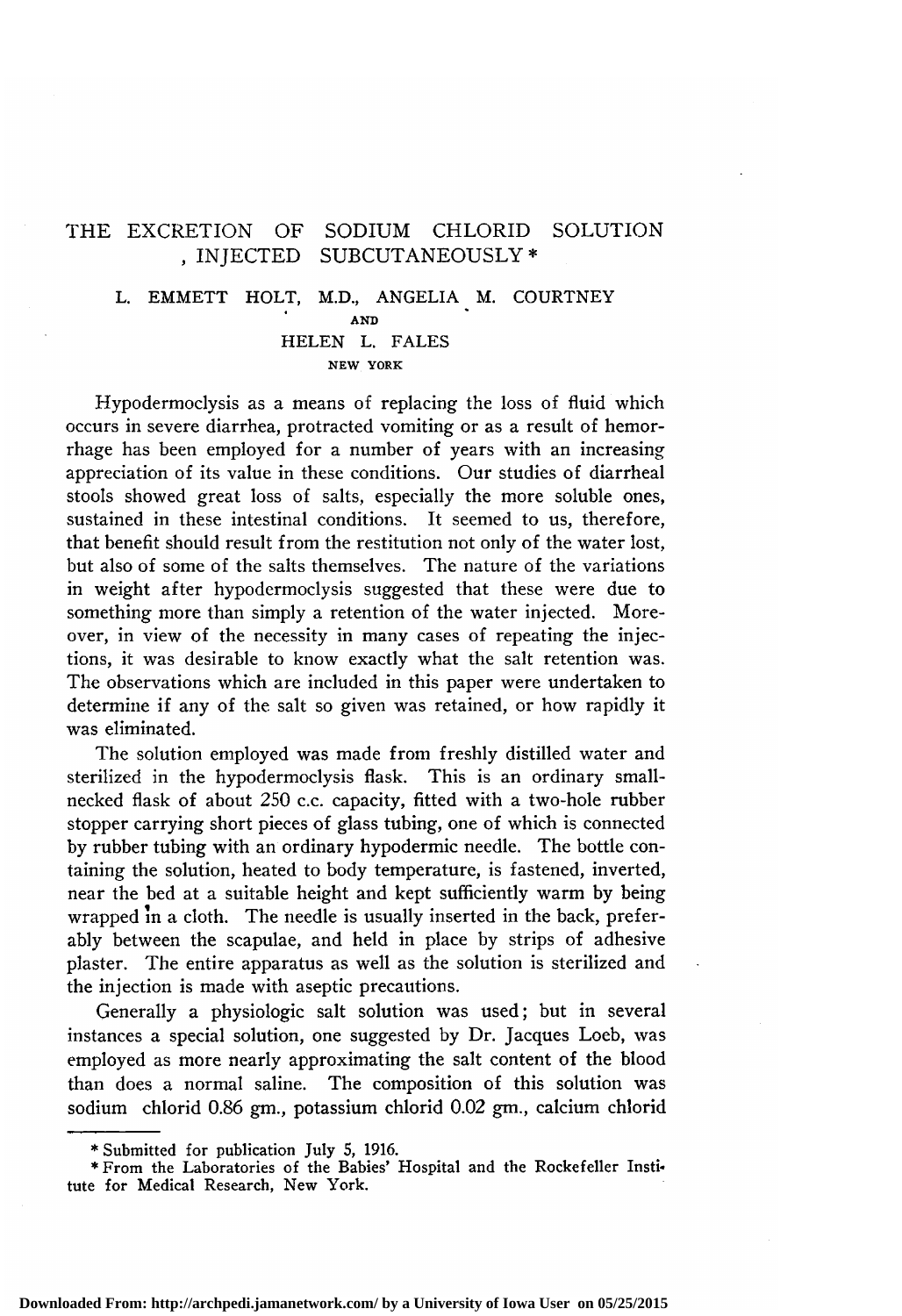0.64 gm. (including water of crystallization), and distilled water 100 c.c.

In the cases here reported about 200 c.c. of the solution was allowed<br>to run into the tissues. This usually required from one to three This usually required from one to three hours according to the degree of dehydration of the body of the infant, those most dehydrated taking up the solution most readily. Also, the first injections were taken up more rapidly than those given on succeeding days. The rate of absorption varied greatly, the time required for complete disappearance of the fluid from the site of injection ranging from four to twelve hours. The rate was slower in subsequent than in first injections.

Careful temperature records after injection were kept by Dr. C. B. Crawford of the resident staff in a large series of cases. slight febrile reaction occurred in about one-fourth the children, even when the strictest precautions in preparing the solution were observed. The average temperature was about 101.5 F., though occasionally in susceptible infants temperatures as high as 103 were recorded. The susceptible infants temperatures as high as 103 were recorded. rise of temperature commenced four or five hours after the beginning of the injection and continued on an average for six hours.

Whether the injection of the solution affects the volume of the urine and the number and character of the stools is a question regarding which there has been very little positive knowledge. Nor have many observations been made on the elimination of the salts after hypodermoclysis.

The literature of the last ten years contains numerous contributions on sodium chlorid metabolism. The point which has received most attention is the influence of salt on the body temperature. Besides this there have been a number of studies on the effect of the salt intake on the body weight. Several papers have discussed the difference in the effect of salt given by mouth and that given by hypodermic injection. A number of metabolism studies have been made on adults after salt injections, but we have been able to find only <sup>a</sup> single paper which gives metabolism figures in infants after salt injections.

 $Friberger<sup>1</sup>$  reports on five infants (four of whom were healthy) who received from 60 to 80 c.c. of a normal salt solution hypodermically. He found some increase in the salt excretion on the first day ; the maximum excretion, the second day, and an excessive excretion continuing for two or three days longer. These observations, as far as they go, agree with our findings ; but the number of cases is small, the amount injected was much less than in the cases reported here, and all of his observations, with but one exception, were on healthy children.

<sup>1.</sup> Friberger: A Study of So-Called Salt Fever and Chlorin Excretion in Infants, Arch. f. Kinderh., 1910, 53, 17.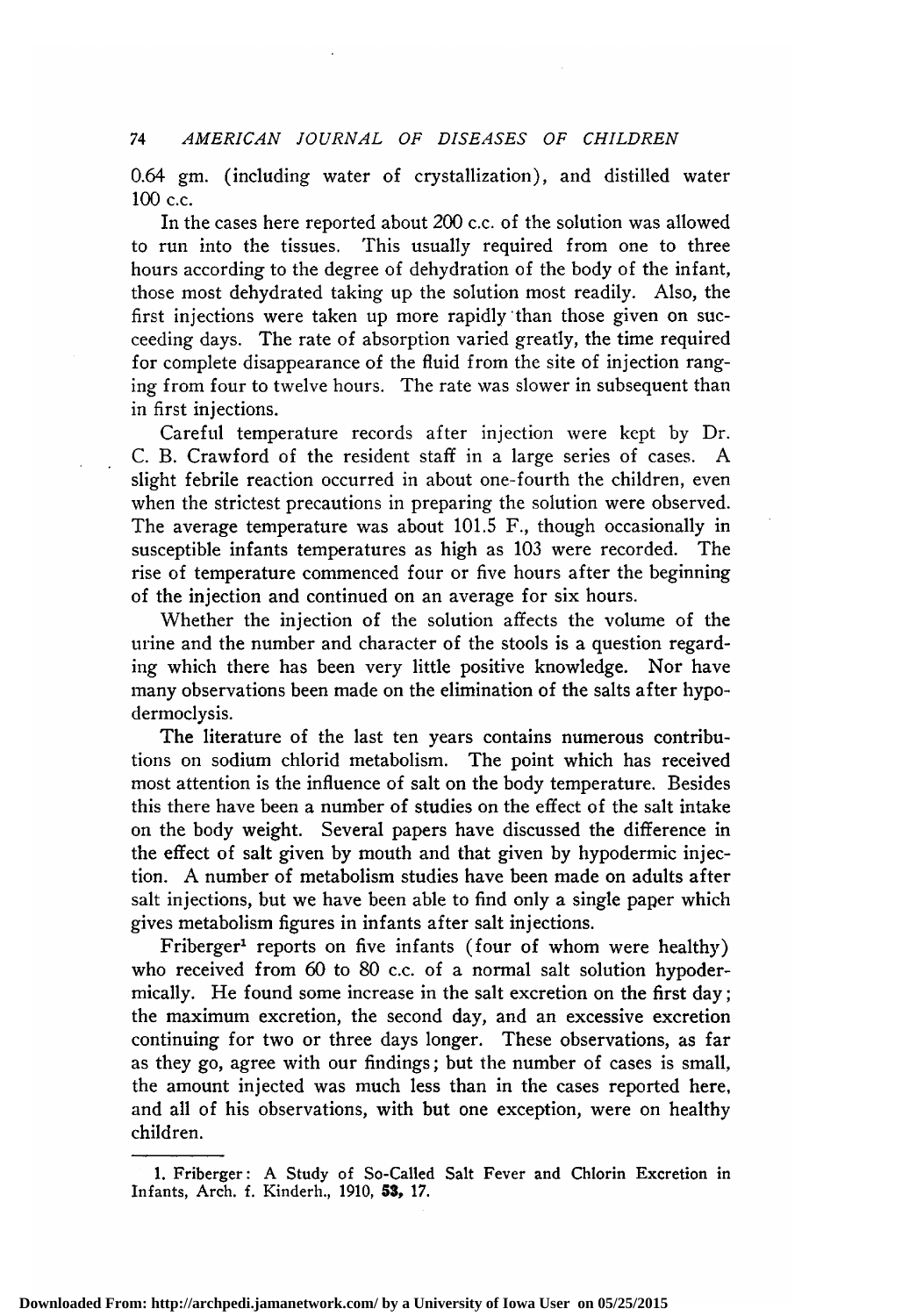#### HOLT-COURTNEY-FALES-SODIUM CHLORID EXCRETION - 75

The series of investigations here reported was made with the view of determining the effect of hypodermoclysis on salt metabolism, and as far as possible on water metabolism in infants. For the last three years hypodermoclysis has been in daily use at the Babies' Hos pital in a wide variety of conditions and has been given to many hundreds of children. Out of this number, twenty-four have been selected for special study. Of these, nine represent the type for whom hypodermoclysis is most frequently employed therapeutically ; while fifteen, who may be considered normal children, were studied as controls. The age, food and general condition of these children are given in Table 1.

In eleven of the children the special salt solution mentioned was  $d$ : in the others the ordinary physiologic salt solution. The use used; in the others the ordinary physiologic salt solution. of the Loeb solution was discontinued, because no clinical difference or unusual variations in metabolism could be discovered with its use.

In every instance the child was placed in the metabolism bed and total twenty-four hours' urine and feces were collected for one or two days before the salt solution was injected, and as <sup>a</sup> rule for three days after the injection. It would doubtless have been better to have had longer periods of observation, but it commonly happened that after five or six days conditions rendered it desirable to make changes in the treatment, thus necessitating comparatively short metabolism periods. It is also to be regretted that the intake by mouth unavoidably varied so much in some of the cases. It was the desire to make the observations under natural conditions and no attempt was made to force food when it was refused. The injection was always given at the beginning of <sup>a</sup> metabolism day.

In the first eleven cases complete metabolism studies were made of water, nitrogen, total ash, calcium oxid, magnesium oxid, phosphorus pentoxid, chlorin, potassium oxid and sodium oxid. In the remaining thirteen cases, however, only water and chlorin were determined. The separate determination of sodium oxid was omitted, being laborious and apparently of no importance for our purposes. If the sodium chlorid equivalent is desired it is obtained by multiplying the figure for chlorin by 1.648. In speaking of <sup>a</sup> water balance, it must be kept in mind that the water lost in the respiration and perspiration was not considered.

The methods used are the same as those reported in former papers from these laboratories.2

The only salt which could be expected to show <sup>a</sup> marked difference in the elimination after hypodermoclysis, even when the Loeb solution is used, is sodium chlorid, as this is the only one injected in any con-

<sup>2.</sup> Holt, Courtney and Fales: Chemical Composition of Diarrheal as Compared with Normal Stools in Infants. AM. Jour. Drs. CHILD., 1915, 9, 213.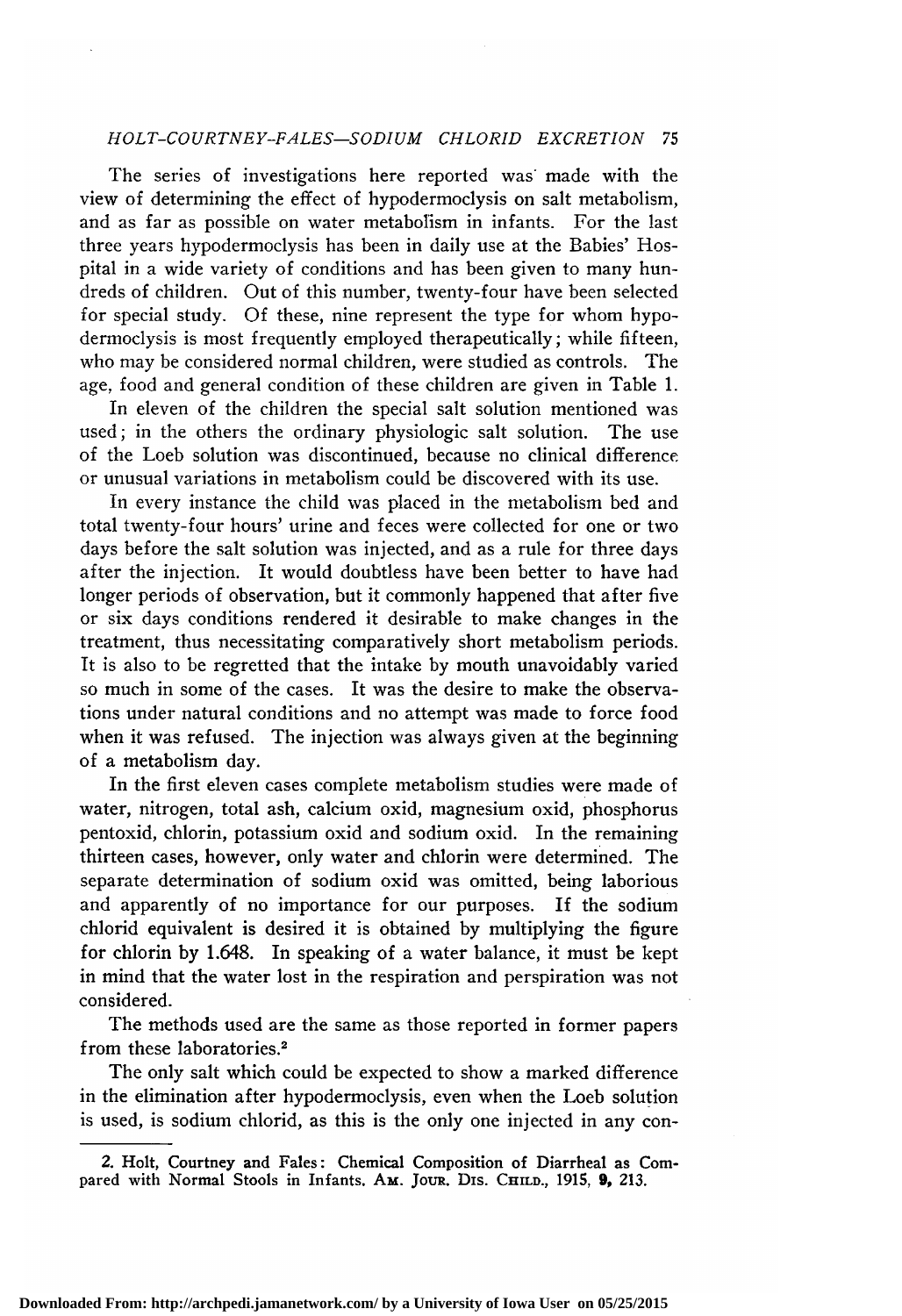|            |                                               |                             |                           |                                                                  | HYPODERMOCLYSIS ON SALT AND WATER METABOLISM                                                    |                                                                                                          |
|------------|-----------------------------------------------|-----------------------------|---------------------------|------------------------------------------------------------------|-------------------------------------------------------------------------------------------------|----------------------------------------------------------------------------------------------------------|
|            | Name                                          | Age,                        | Initial<br>Weight,<br>Gm. | Condition                                                        | Food                                                                                            | <b>Stools</b>                                                                                            |
| $\ddot{ }$ | $\vdots$<br>ن<br>نه                           | 10%                         | 5,285                     | rreviously normal,<br>but developing diar-<br>Previously<br>rhea | Protein milk                                                                                    | Watery and semiformed with fat-curds and mous,<br>yellow-brown and green                                 |
| σá         | $R_1$                                         | $\boldsymbol{\mathfrak{a}}$ | 7,143                     | Normal                                                           | Whole milk, 2 eggs, 1 oz. beef juice                                                            | Brown, soft, formed                                                                                      |
| ¤i<br>øó   | ri,                                           | G                           | 5,651                     | ā<br>Normal, except<br>rickets                                   | Fat 2.2, carbohydrate 6, protein 2, including<br>dextrimaltose                                  | Partly constipated, hard, brown; partly pasty, gran-<br>ular, with fat-curds and mucus                   |
| ₩          | ÷<br>Jos. M.                                  | Ħ                           | 10,305                    |                                                                  |                                                                                                 | Pasty, semiformed with fat-curds and mucus, brown-<br>ish yellow; later becoming watery and fermentative |
| ió,        | Jos. S.                                       | TH.                         | 9,615                     | ģ<br>after<br>Normal,<br>$z$ ema                                 | % milk, % barley water, % water; 2 eggs; % oz.<br>scraped beef                                  | Thin, with mucus, yellow-brown                                                                           |
| ó          | $\vdots$<br>H.B.                              | ä                           | 6,998                     | Normal                                                           | Whole milk, cereal, bread, 12 c.c. malt soup<br>extract                                         | Partly formed, constipated, brown; partly pasty, granular with mucus and fat-curds, greenish brown       |
| r.         | 8. J.                                         | ۰                           | 1,897                     | Normal, but devel-<br>oped diarrhea dur-<br>ing period           | Fat 2.4, sugar 3, Protein 2.2, from condensed<br>milk; barley flour 45 c.c.; cane sugar 15 c.c. | Partly formed, partly pasty; later becoming fer-<br>mentative, with curds                                |
| Ë,<br>œ    | $\vdots$<br>E,                                | 18%                         | 1,749                     | Normal                                                           |                                                                                                 | Partly pasty; partly watery, with fat curds,<br>greenish                                                 |
| 5<br>c.    | $\vdots$<br>Ë                                 | ھ                           | 80<br>စ                   | Normal, except for<br>rickets                                    | Fat 3, sugar 4, protein 2.8; barley flour 45 c.c                                                | Partly constipated; partly softer, semiformed; brown                                                     |
| H,<br>S    | ă,                                            | H                           | 83<br>r.                  | from<br>Convalescent<br><b>SCIITVY</b>                           | Skimmed milk; orange juice                                                                      | Partly formed; partly pasty and watery, with fat-<br>curds; yellow and gray                              |
| $\ddot{=}$ | $\overline{\mathbf{w}}$ . $\mathbf{0} \ldots$ | Ф                           | 1,179                     |                                                                  | Fat 2.4, sugar 4, protein 2.2; 1/2 egg                                                          | Mostly formed; partly pasty, with mucus; yellow-<br>brown and yellow                                     |
|            |                                               |                             |                           |                                                                  |                                                                                                 |                                                                                                          |

TABLE 1.-AGE, FOOD AND GENERAL CONDITION OF INFANTS USED IN INVESTIGATIONS OF EFFECT OF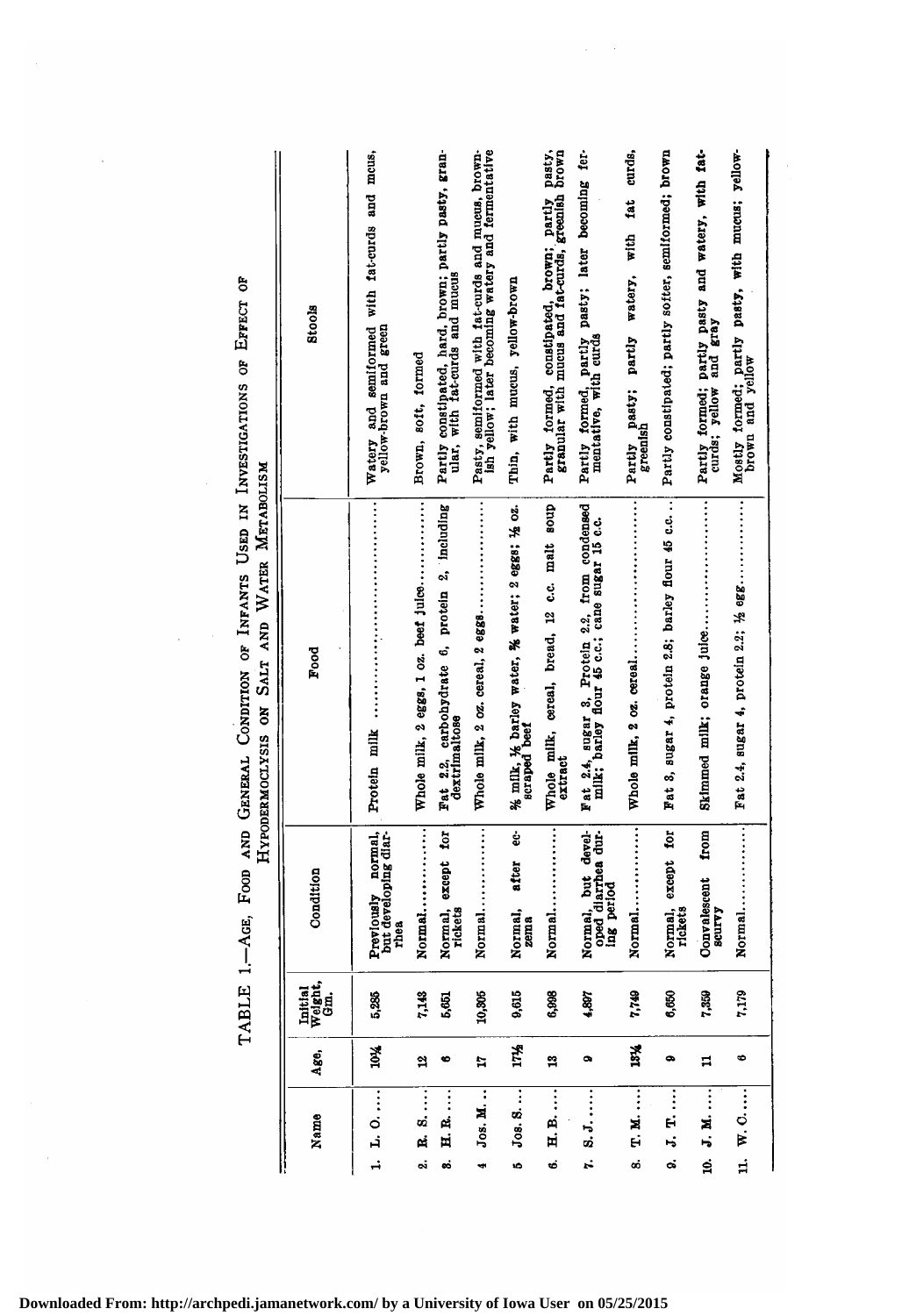| Partly formed; partly watery, with fat-curds; green-<br>ish yellow and gray | Soft, formed, brown                                                                   | watery, with fat-curds and<br>Partly pasty, partly water<br>mucus; pale yellowish green        | Partly formed, brown; partly pasty and watery,<br>greenish                                                     | Loose, pasty, fermentative, with curds and mucus, greenish yellow                                 | Hard, formed, smooth, gray; later becoming softer,<br>semiformed | Watery, with fat-curds and mucus, greenish yellow | and<br>fat-curds<br>with<br>Very watery, fermentative,<br>mucus, yellowish green | and<br>watery, with fat-curds<br>Partly pasty, partly wand | Very watery, with fat-curds and mucus | greenish yellow;<br>mucus,<br>Watery, with curds and mucus<br>later becoming pasty and gray | fat-curds and mucus, yellowish green<br>Watery, with<br>and brown | Very watery, with fat-curds and mucus, greenish |  |  |  |
|-----------------------------------------------------------------------------|---------------------------------------------------------------------------------------|------------------------------------------------------------------------------------------------|----------------------------------------------------------------------------------------------------------------|---------------------------------------------------------------------------------------------------|------------------------------------------------------------------|---------------------------------------------------|----------------------------------------------------------------------------------|------------------------------------------------------------|---------------------------------------|---------------------------------------------------------------------------------------------|-------------------------------------------------------------------|-------------------------------------------------|--|--|--|
|                                                                             | Fat 2.8, sugar 4, protein 2.6; % oz. malt soup extract; 75 c.c. uncooked barley flour | Fat 2, sugar 2.5 protein 1.8, from condensed milk; imperial granum 30 c.c.; cane sugar 15 c.c. | Protein milk, 5 feedings; and 2 feedings, fat 1.6, sugar 5, protein 1.4; 30 c.c. imperial granum<br>in protein | Fat 1.8, sugar 2.25, protein 1.6, from condensed<br>milk; barley flour 30 c.c.; cane sugar 8 c.c. | Fat 1.2, sugar 4, protein $2.2$                                  | Protein milk                                      | .<br>Protein milk, barley water                                                  |                                                            | Protein milk; 30 c.c. dextrimaltose   | Protein milk                                                                                | Protein milk; albumin water.                                      | Protein milk; barley water; breast milk         |  |  |  |
| Convalescent from<br>diarrhea and vom-<br>iting                             | <br>Normal.                                                                           | Normal.                                                                                        | Normal.                                                                                                        | Losing weight                                                                                     | Vomiting and losing<br>weight                                    | Diarhea                                           | Marasmus with diar-<br>rhea                                                      | Vomiting and losing<br>weight                              | Marasmus with diar-<br>rhea           | Diarrhea and vomit-<br>ing                                                                  | Diarrhea and vomit-<br>å                                          | Marasmus with diar-<br>rhea                     |  |  |  |
| 88<br>က်                                                                    | 761                                                                                   | 306<br>÷,                                                                                      | 3,670                                                                                                          | 2,814                                                                                             | 3,765                                                            | 358<br>÷                                          | 2,855                                                                            | 2,953                                                      | 716<br>တ်                             | 432                                                                                         | 6,778                                                             | 759<br>٥ī,                                      |  |  |  |
| 3%                                                                          | 74                                                                                    | 514                                                                                            | $3\frac{1}{2}$                                                                                                 | $2\frac{1}{2}$                                                                                    | $\bullet$                                                        | 3%                                                | 21/                                                                              | $2\frac{1}{4}$                                             | 栄                                     | kŞ.                                                                                         | œ                                                                 | ø                                               |  |  |  |
| $\frac{1}{2}$<br>P. D.,                                                     | $\ddot{\phantom{a}}$<br>P. D.,                                                        | $\dot{\sigma}$<br>ē<br>×.                                                                      | $\vdots$<br>×.<br>p.                                                                                           | Ġ<br>Ľ,                                                                                           | $\vdots$<br>N<br>нi                                              | İ<br>Ó<br>H,                                      | $\vdots$<br>ă,<br>Ė,                                                             | Þ.<br><sup>2</sup>                                         | ø<br>H,                               | ×.<br>۴i                                                                                    | A<br>$\ddot{ }$                                                   | A<br>ರ                                          |  |  |  |
| 12.                                                                         | ឳ                                                                                     | ¥.                                                                                             | Ė.                                                                                                             | H                                                                                                 | ۵İ                                                               | ణ్                                                | ↔                                                                                | ین                                                         | 6                                     | r,                                                                                          | œ                                                                 | o.                                              |  |  |  |

 $\mathcal{L}^{\text{max}}_{\text{max}}$  and  $\mathcal{L}^{\text{max}}_{\text{max}}$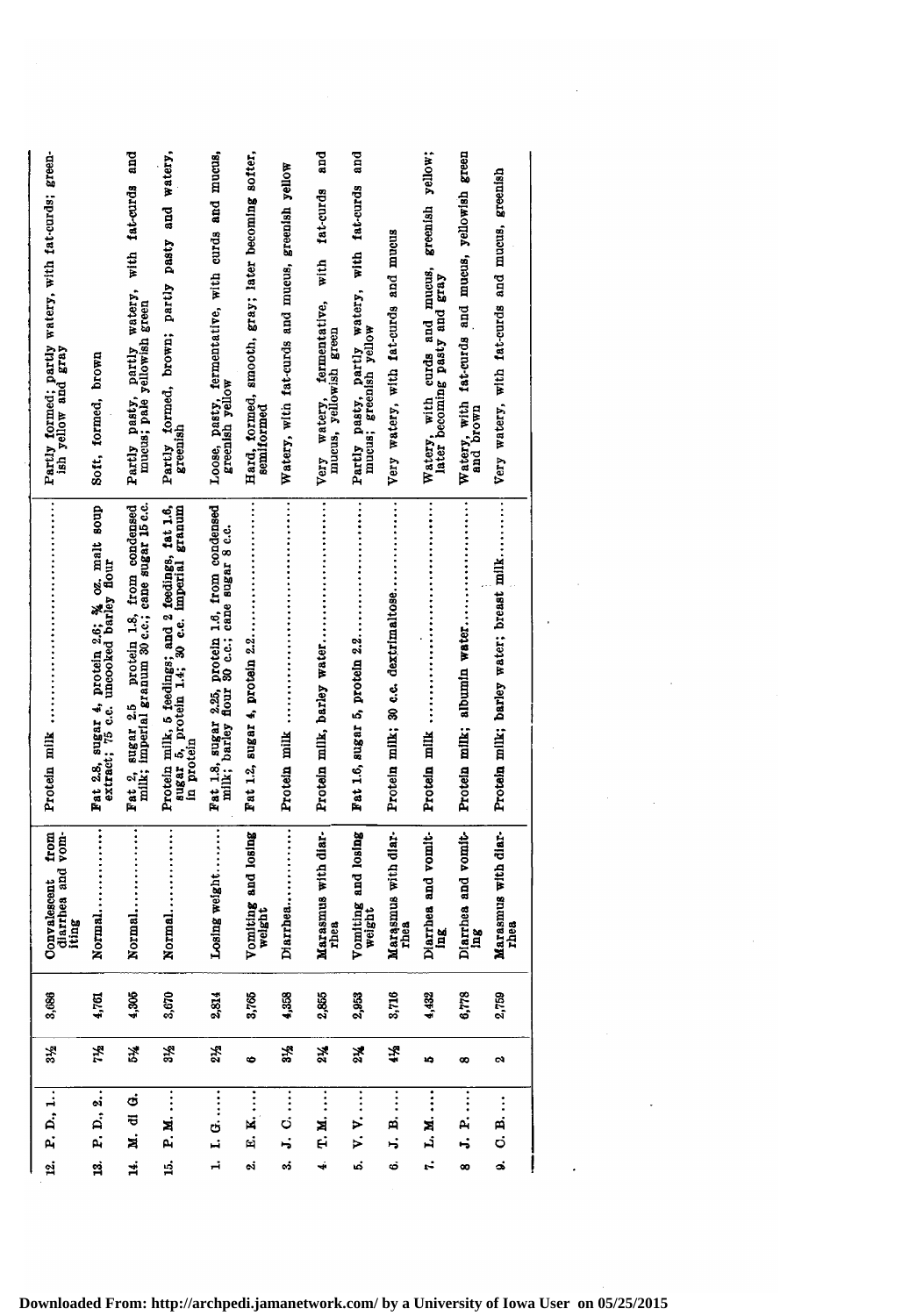|                             |                                   |                       |          | Water Balance, C.c.  |       |       |                                |               | Chlorin Bal., Gm.     |          |  |
|-----------------------------|-----------------------------------|-----------------------|----------|----------------------|-------|-------|--------------------------------|---------------|-----------------------|----------|--|
| Name                        | Period                            | Intake<br>by<br>Mouth | Injected | Total<br>In-<br>take | Urine | Feces | Total<br><b>Excre-</b><br>tion | Re-<br>tained | Intake<br>bу<br>Mouth | Injected |  |
| L. 0.<br>ı.                 | Before injection<br>(daily aver,) | 1,231                 | .        | 1,231                | 470   | 187   | 657                            | 574           | 0.8773                | .        |  |
|                             | lst day after                     | 1,149                 | 193      | 1,342                | 450   | 358   | 808                            | 534           | 0.6199                | 1.851    |  |
| R. S.<br>2.                 | Before injection                  | 921                   | .        | 921                  | 300   | 24    | 324                            | 597           | 1.1726                | .        |  |
|                             | 1st day after                     | 1,113                 | 198      | 1,311                | 577   | 38    | 615                            | 696           | 1.1808                | 1.1286   |  |
| $H. R. \ldots \ldots$<br>3. | Before injection                  | 1,015                 | .        | 1,015                | 620   | 13    | 633                            | 382           | 0.7046                | .        |  |
|                             | 1st day after                     | 1,131                 | 212      | 1,343                | 700   | 63    | 763                            | 580           | 0.7192                | 1.1872   |  |
|                             | 2d day after                      | 1,121                 | .        | 1,121                | 795   | 39    | 884                            | 287           | 0.7262                | .        |  |
| $Jos. M.$<br>4              | Before injection                  | 771                   | .        | 771                  | 255   | 65    | 320                            | 451           | 1.7956                | .        |  |
|                             | 1st day after                     | 400                   | 230      | 630                  | 410   | 72    | 482                            | 148           | 0.925                 | 2.852    |  |
|                             | 2d day after                      | 521                   | .        | 521                  | 385   | 268   | 653                            | -132          | 1.0802                | .        |  |
| $Jos. S.$<br>5.             | Before injection                  | 625                   | .        | 625                  | 140   | 137   | 277                            | 348           | 1.0203                | .        |  |
|                             | lst day after                     | 649                   | 235      | 884                  | 220   | 93    | 313                            | 571           | 1.0678                | 1.2925   |  |
|                             | 2d day after                      | 695                   | .        | 695                  | 330   | 154   | 484                            | 211           | 0.7807                | .        |  |
| <b>H. B. </b><br>6.         | Before injection                  | 1,035                 | .        | 1.035                | 660   | 50    | 710                            | 325           | 1.6876                | .        |  |
|                             | (daily aver,)<br>lst day after    | 980                   | 160      | 1,140                | 720   | 99    | 819                            | 321           | 1.6265                | 0.8840   |  |
|                             | 2d day after                      | 1,005                 | .        | 1,005                | 478   | 73    | 551                            | 454           | 1.6543                | .        |  |
|                             | 3d day after                      | 1,010                 | .        | 1,010                | 550   | 59    | 609                            | 401           | 1,6598                | .        |  |
| S. J.<br>7.                 | Before injection                  | 955                   | .        | 955                  | 305   | 81    | 386                            | 569           | 0.835                 | .        |  |
|                             | (daily aver,)<br>lst day after    | 1,055                 | 180      | 1,235                | 630   | 191   | 821                            | 414           | 0.923                 | 0.994    |  |
|                             | 2d day after                      | 1,105                 | .        | 1,105                | 420   | 200   | 620                            | 485           | 0.966                 | .        |  |
|                             | 3d day after                      | 1,130                 | .        | 1,180                | 290   | 284   | 574                            | 556           | 0.088                 |          |  |
| $T. M. \ldots \ldots$<br>8. | Before injection                  | 920                   | .        | 920                  | 175   | 194   | 369                            | 551           | 1.3635                |          |  |
|                             | 1st day after                     | 845                   | 209      | 1,054                | 305   | 170   | 475                            | 579           | 1.2523                | 1.0805   |  |
|                             | 2d day after                      | 830                   | .        | 830                  | 880   | 149   | 529                            | 301           | 1.2301                | .        |  |
|                             | 3d day after                      | 970                   | .        | 970                  | 378   | 135   | 513                            | 457           | 1.4375                | .        |  |
| J. T.<br>9.                 | Before injection                  | 858                   | .        | 858                  | 248   | 36    | 284                            | 574           | 0.628                 | .        |  |
|                             | (daily aver,)<br>1st day after    | 845                   | 190      | 1,035                | 435   | 27    | 462                            | 578           | 0.619                 | 1.0377   |  |
|                             | 2d day after                      | 855                   | .        | 855                  | 500   | 29    | 529                            | 826           | 0.625                 | .        |  |
|                             | 3d day after                      | 800                   | .        | 800                  | 480   | 28    | 508                            | 292           | 0.586                 | .        |  |
| $J. M.$<br>10.              | Before injection                  | 952                   | .        | 952                  | 285   | 68    | 353                            | 599           | 0.8480                | .        |  |
|                             | 1st day after                     | 1,030                 | 206      | 1,236                | 235   | 89    | 324                            | 912           | 0.7920                | 1.5553   |  |
|                             | 2d day after                      | 1,123                 | .        | 1,123                | 410   | 82    | 492                            | 631           | 0.8949                | .        |  |
|                             | 3d day after                      | 962                   |          | 962                  | 400   | 75    | 475                            | 487           | 0.8546                | .        |  |
| $W.$ $C.$<br>11.            | Before injection                  | 865                   | .        | 865                  | 630   | 76    | 706                            | 159           | 0.5420                | .        |  |
|                             | 1st day after                     | 1,065                 | 215      | 1,280                | 700   | 0     | 700                            | 580           | 0.5280                | 1.1610   |  |
|                             | 2d day after                      | 1,125                 | .        | 1,125                | 830   | 48    | 878                            | 247           | 0.4716                |          |  |
|                             | 3d day after                      | 1,130                 | .        | 1,130                | 790   | 21    | 811                            | 319           | 0.5744                | .        |  |
|                             |                                   |                       |          |                      |       |       |                                |               |                       |          |  |

TABLE 2.—Metabolism Studies of Water—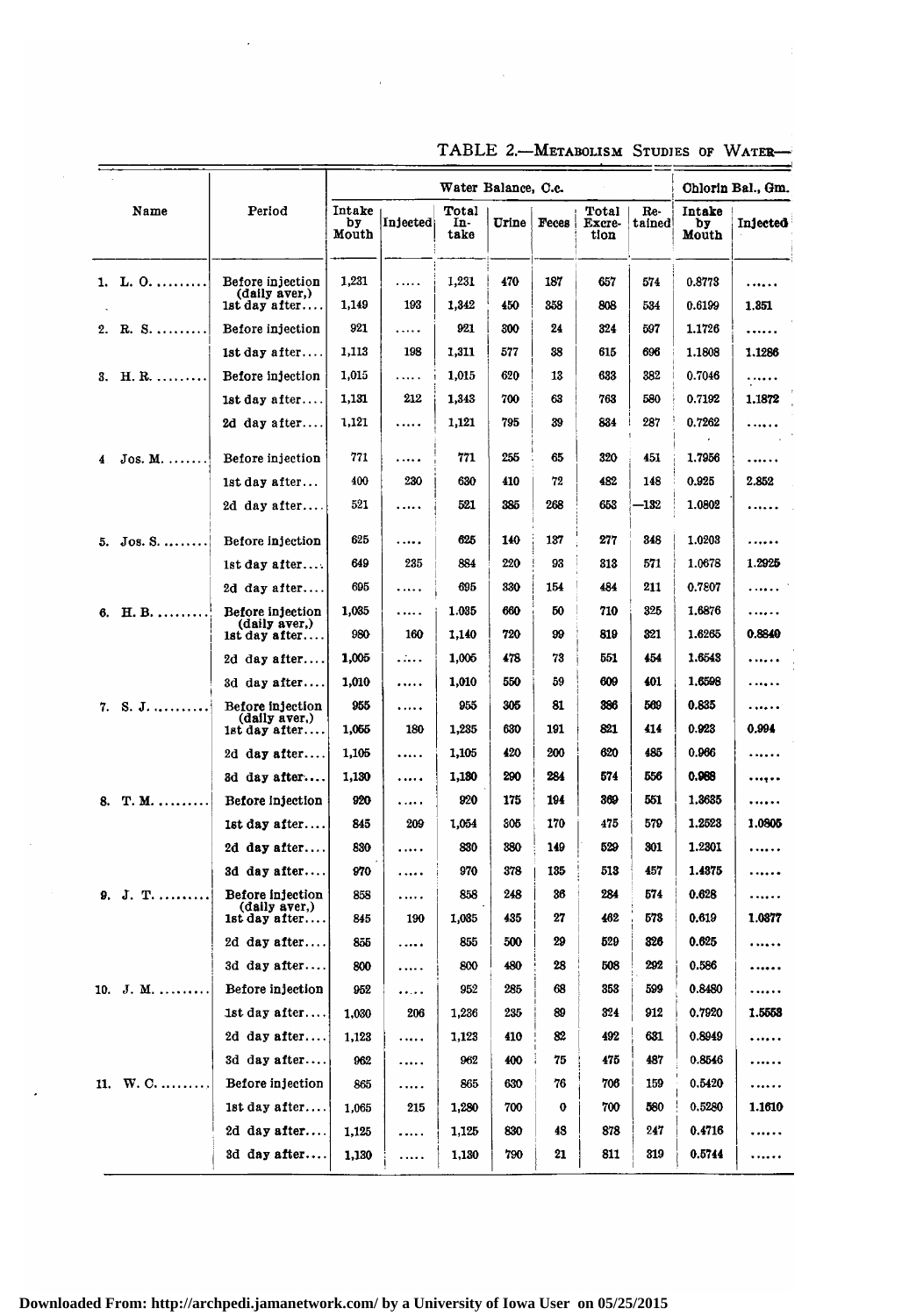# -and Chlorin in Normal Children

 $\ddot{\phantom{a}}$ 

|                      |        | Chlorin Balance, Gm. |                         |           |                                                                                                                                       |
|----------------------|--------|----------------------|-------------------------|-----------|---------------------------------------------------------------------------------------------------------------------------------------|
| Total<br>In-<br>take | Urine  | Feces                | Total<br>Excre-<br>tion | Retained  | Summary                                                                                                                               |
| 0.8773               | 0.0086 | 0.4678               | 0.4764                  | 0.4009    | All injected chlorin and water were eliminated in 24 hours;                                                                           |
| 1.9709               | 0.5175 | 1.0498               | 1.5673                  | 0.4036    | the water mainly through the feces, the chlorin equally<br>in urine and feces                                                         |
| 1.1726               | 0.492  | 0.0117               | 0.5037                  | 0.6689    | More than the amount of injected chlorin was eliminated                                                                               |
| 2.3094               | 1.7577 | 0.0228               | 1.7805                  | 0.5289    | in 24 hours; not more than half the water; the increased<br>exeretion was practically all in the urine                                |
| 0.7046               | 0.4464 | 0.0081               | 0.4545                  | 0.2501    | The elimination of injected water and chlorin was slightly                                                                            |
| 1.9064               | 0.9932 | 0.0540               | 1.0472                  | 0.8592    | greater in the second 24 hours than in the first; somewhat<br>more than the amount of injected chlorin was lost in 48                 |
| 0.7262               | 1.0922 | 0.0338               | 1.1260                  | $-0.3998$ | hours, but only half the water. The increased chlorin<br>excretion was mainly through the urine, the water in both<br>urine and feces |
| 1.7956               | 1,3158 | 0.0939               | 1.4097                  | 0.3859    | The injected chlorin was eliminated largely through the                                                                               |
| 3.7770               | 2.7267 | 0.0272               | 2.7539                  | 1.0231    | urine, the greater part in the first 24 hours; the injected<br>water also in the first 24 hours' urine and a large amount             |
| 1.0802               | 1.8446 | 0.1898               | 2.0344                  | $-0.9542$ | besides in the feces of the second 24 hours; much more<br>than the amount of both water and chlorin injected lost<br>in 48 hours      |
| 1.0203               | 0.4928 | 0.2262               | 0.7190                  | 0.3013    | Nearly all the injected chlorin eliminated in the first 24                                                                            |
| 2.3603               | 1.7795 | 0.1620               | 1.9415                  | 0.4188    | hours and greatly increased excretion for 36 hours longer<br>(the period of observation); increased water elimination                 |
| 0.7807               | 1.4100 | 0.0777               | 1.4877                  | $-0.7070$ | in the second 24 hours, but not all the injected water lost;<br>the increased excretion was in the urine                              |
| 1.6876               | 1.6104 | 0.0256               | 1.6360                  | 0.0516    | All the injected water and chlorin eliminated, mainly in the                                                                          |
| 2.5105               | 2.5200 | 0.0552               | 2,5752                  | —0.0647   | urine of the first 24 hours, after which the excretion was<br>greatly decreased from the normal; retention therefore                  |
| 1.6543               | 1.2650 | 0.0409               | 1.3059                  | 0.3484    | increased                                                                                                                             |
| 1.6598               | 1.4410 | 0.0327               | 1.4737                  | 0.1861    |                                                                                                                                       |
| 0.835                | 0.5216 | 0.0451               | 0.5667                  | 0.2683    | All the injected water and chlorin eliminated in the first 24                                                                         |
| 1.9170               | 1.4364 | 0.2480               | 1.6844                  | 0.2326    | hours, the water and most of the chlorin through the<br>urine; further loss of both chlorin and water through the                     |
| 0.966                | 0.7182 | 0.2610               | 0.9792                  | $-0.0132$ | feces, but to an increasing diarrhea following hypoderm-<br>oclysis; diarrhea possibly due to feeding of high carbo-                  |
| 0.988                | 0.6560 | 0.3690               | 1.0250                  | $-0.0370$ | hydrate                                                                                                                               |
| 1.3685               | 0.6720 | 0.0287               | 0.7007                  | 0.6628    | Practically all the injected water and chlorin lost in the<br>first 24 hours' urine; but increased excretion of both                  |
| 2.3328               | 1.6000 | 0.0190               | 1.6190                  | 0.7138    | water and chlorin continued 48 hours longer, resulting in<br>greatly reduced average daily retention; feces somewhat                  |
| 1.2801               | 1.3440 | 0.0167               | 1.3607                  | $-0.1306$ | reduced in both water and chlorin                                                                                                     |
| 1.4375               | 1.1760 | 0.0151               | 1.1911                  | 0.2464    |                                                                                                                                       |
| 0.628                | 0.4695 | 0.0267               | 0.4962                  | 0.1318    | All injected water eliminated in urine in the first 24 hours;<br>but increased excretion continued during period of obser-            |
| 1.6567               | 1.0266 | 0.0164               | 1.0430                  | 0.6137    | vation (three days); about half the injected chlorin elim-<br>inated in first 24 hours' urine; increased excretion con-               |
| 0.625                | 0.7000 | 0.0172               | 0.7172                  | $-0.0922$ | tinued through period of observation, but not quite all<br>injected chlorin was lost in 72 hours                                      |
| 0.586                | 0.6000 | 0.0171               | 0.6171                  | $-0.0311$ |                                                                                                                                       |
| 0.8480               | 0.4418 | 0.0140               | 0.4558                  | 0.3922    | No injected water eliminated; chlorin excreted in part the<br>first day, the maximum amount on the third day; nearly                  |
| 2.3473               | 0.8037 | 0.0185               | 0.8222                  | 1.5251    | all the increased excretion was through the urine, both<br>water and chlorin in the feces being only slightly                         |
| 0.8949               | 0.7134 | 0.0159               | 0.7293                  | 0.1656    | increased; part of the chlorin was retained at the end of<br>the third day, though increased excretion was continued                  |
| 0.8546               | 0.9000 | 0.0804               | 0.9304                  | -0.0758   |                                                                                                                                       |
| 0.5420               | 0.3780 | 0.0685               | 0.4465                  | 0.0955    | No injected water eliminated during time of observation;<br>feces decreased and urine not increased so much as the                    |
| 1.6890               | 0.8536 | 0.0000               | 0.8536                  | 0.8354    | intake by mouth; more than the amount of injected<br>chlorin was eliminated in three days, somewhat more on                           |
| 0.4716               | 0.9482 | 0.0264               | 0.9746                  | $-0.5030$ | the second and third days than on the first; increased<br>excretion entirely through the urine                                        |
| 0.5744               | 0.9408 | 0.0086               | 0.9494                  | $-0.3750$ |                                                                                                                                       |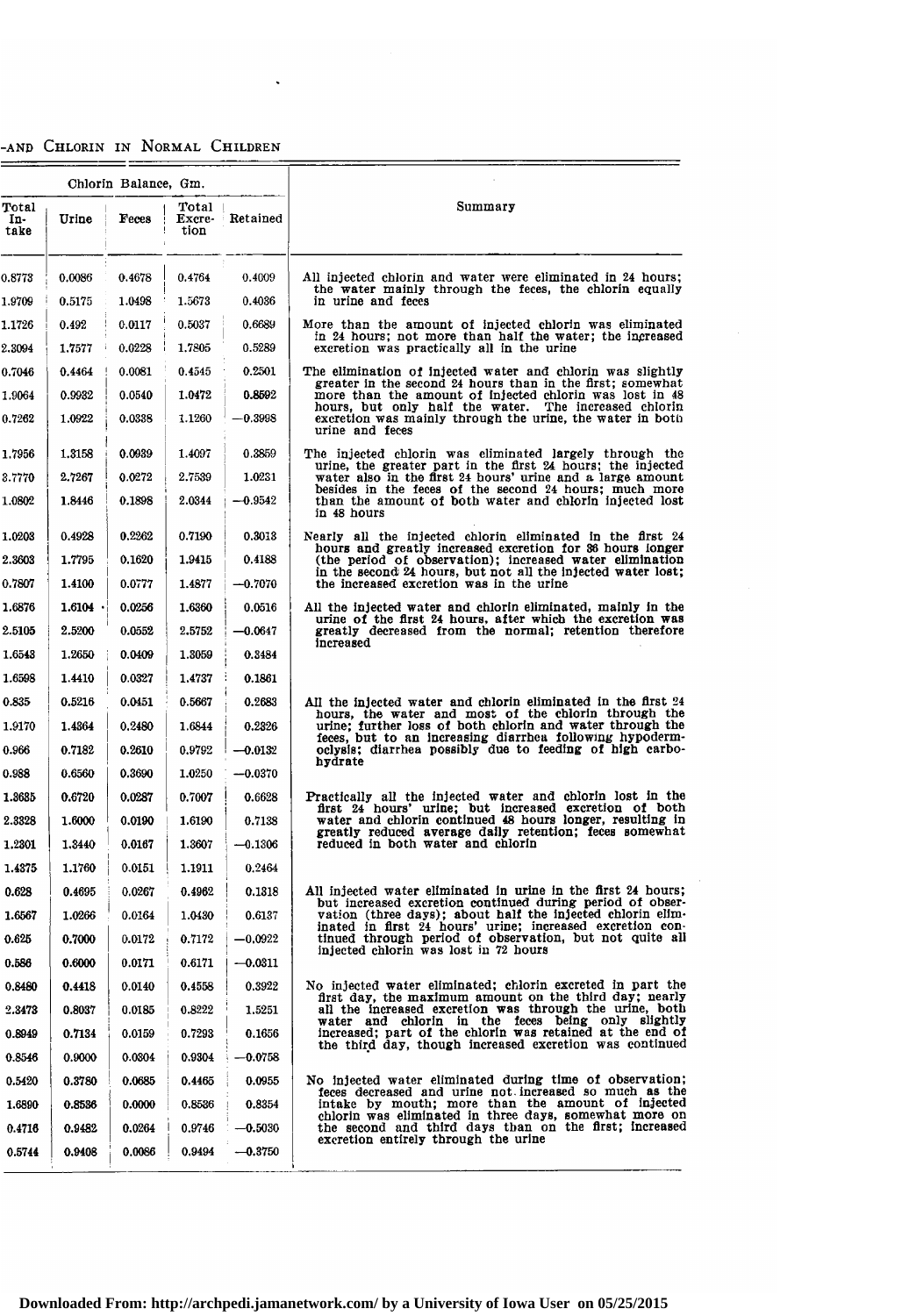80

|     |                         |                                   |                              |          | Water Balance, C.c.  |       |              |                         |               | Chlorin Bal., G              |          |
|-----|-------------------------|-----------------------------------|------------------------------|----------|----------------------|-------|--------------|-------------------------|---------------|------------------------------|----------|
|     | Name                    | Period                            | <b>Intake</b><br>by<br>Mouth | Injected | Total<br>In-<br>take | Urine | <b>Feces</b> | Total<br>Excre-<br>tion | Re-<br>tained | <b>Intake</b><br>bу<br>Mouth | Inject   |
|     | 12. P. D., $1, \ldots,$ | Before injection                  | 651                          | .        | 651                  | 400   | 70           | 470                     | 181           | 0.4626                       | . 1      |
|     |                         | 1st day after                     | 806                          | 196      | 1,002                | 405   | 37           | 442                     | 560           | 0.5603                       | 1.872    |
|     |                         | 2d day after                      | 798                          | .        | 798                  | 400   | 90           | 490                     | 308           | 0.4351                       | . 1      |
|     |                         | 3d day after                      | 811                          | .        | 811                  | 335   | 67           | 402                     | 409           | 0.4805                       | . 1      |
|     | 13. $P. D., 2, , $      | Before injection<br>(daily aver.) | 1,101                        | .        | 1,101                | 617   | 28           | 645                     | 456           | 0.7280                       | . 1      |
|     |                         | $1st$ day after                   | 1,035                        | 210      | 1,245                | 575   | 23           | 598                     | 647           | 0.6940                       | 1.186    |
|     |                         | 2d day after                      | 1,006                        | .        | 1.006                | 670   | 65           | 735                     | 271           | 0.6940                       | .        |
|     |                         | 3d day after                      | 1.065                        | .        | 1.065                | 675   | 43           | 718                     | 347           | 0.7160                       | .        |
|     | 14. M. di G.            | Before injection                  | 895                          | .        | 895                  | 445   | 177          | 622                     | 273           | 0.7151                       | . 1      |
|     |                         | $1st$ day after                   | 875                          | 144      | 1,019                | 495   | 125          | 620                     | 399           | 0.7000                       | 0.754    |
|     |                         | 2d day after                      | 930                          | 206      | 1,136                | 725   | 159          | 884                     | 252           | 0.7430                       | 1.071    |
|     |                         | (2d injection)<br>3d day after    | 965                          | .        | 965                  | 480   | 101          | 581                     | 384           | 0.7710                       | .        |
|     |                         | $4th$ day after                   | 945                          | .        | 945                  | 390   | 148          | 538                     | 407           | 0.7560                       | $\cdots$ |
|     |                         |                                   |                              |          |                      |       |              |                         |               |                              |          |
| 15. | $P. M.$                 | Before injection                  | 807                          | $\cdots$ | 807                  | 535   | 25           | 560                     | 247           | 0.5420                       | . 1      |
|     |                         | (daily aver.)<br>$1st$ day after  | 920                          | 100      | 1.020                | 515   | 24           | 539                     | 481           | 0.5199                       | 0.700    |
|     |                         | 2d day after                      | 804                          | 200      | 1.004                | 700   | 30           | 730                     | 274           | 0.4861                       | 1.420    |
|     |                         | (2d injection)<br>3d day after    | 902                          | .        | 902                  | 520   | 16           | 536                     | 366           | 0.4231                       | . 1      |
|     |                         | 4th day after                     | 938                          | .        | 938                  | 530   | 25           | 555                     | 383           | 0.5489                       | .        |
|     |                         |                                   |                              |          |                      |       |              |                         |               |                              |          |
|     |                         |                                   |                              |          |                      |       |              |                         |               |                              |          |

TABLE 2.-METABOLISM STUDIES OF WATER AND

siderable amount. It is, therefore, to this and to the water that the attention was especially directed.

As already stated, with eleven of the children complete metabolism studies, both before and after injection, were made of calcium oxid, magnesium oxid, phosphorus pentoxid and potassium oxid, as well as of sodium oxid and chlorin; but except as regards sodium oxid and chlorin, the differences between the retention before and after hypodermoclysis were no greater than the variations ordinarily observed when no injection of salt has been given. Moreover, there was no uniformity in the elimination of calcium oxid, magnesium oxid, phosphorus pentoxid and potassium oxid after the injections ; sometimes the retention was practically unchanged, at other times there was <sup>a</sup> slight increase in retention, and in still others <sup>a</sup> slight decrease. In view of the indefinite character of the results of this part of the observations, the tables for these constituents have not been included in this report.

**Downloaded From: http://archpedi.jamanetwork.com/ by a University of Iowa User on 05/25/2015**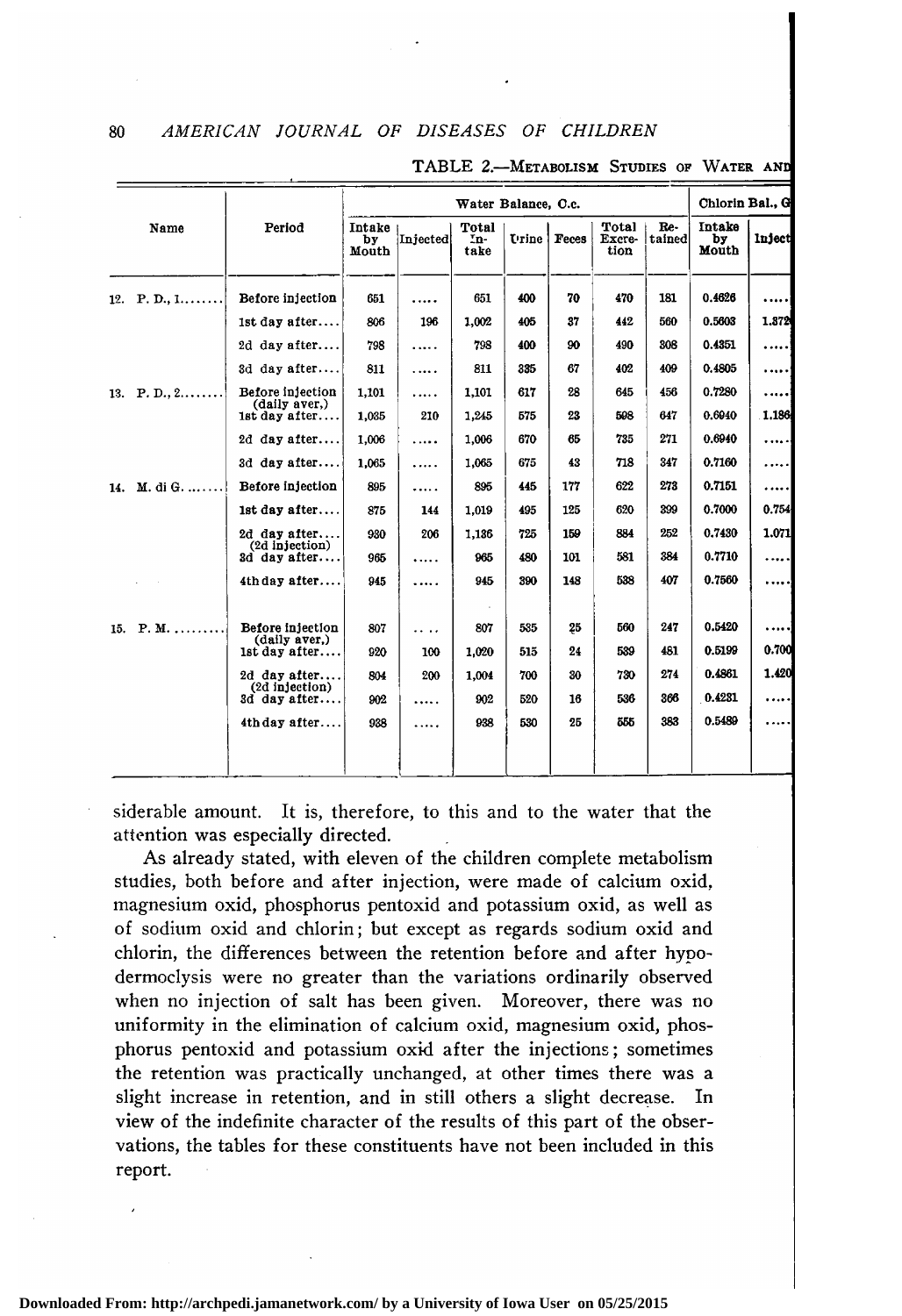-CHLORIN IN NORMAL CHILDREN-(Continued)

|                      |        | Chlorin Balance, Gm. |                         |           |                                                                                                                                                                                                                                                                    |
|----------------------|--------|----------------------|-------------------------|-----------|--------------------------------------------------------------------------------------------------------------------------------------------------------------------------------------------------------------------------------------------------------------------|
| Total<br>In-<br>take | Urine  | Feces                | Total<br>Excre-<br>tion | Retained  | Summary                                                                                                                                                                                                                                                            |
| 0.4626               | 0.0720 | 0.1634               | 0.2354                  | 0.2272    | No injected water eliminated during period of observation<br>(three days); less than half the injected chlorin lost                                                                                                                                                |
| 1.9323               | 0.7047 | 0.0543               | 0.7590                  | 1.1733    | through the urine on the first day and successively<br>smaller amounts on the second and third days; a large                                                                                                                                                       |
| 0.4351               | 0.3600 | 0.1218               | 0.4818                  | $-0.0467$ | part of the injected chlorin retained at the end of the<br>period of observation                                                                                                                                                                                   |
| 0.4805               | 0.2211 | 0.1463               | 0.3674                  | 0.1131    |                                                                                                                                                                                                                                                                    |
| 0.7280               | 0.555  | 0.0164               | 0.5714                  | 0.1566    | All of the injected water eliminated on the second and third                                                                                                                                                                                                       |
| 1.8805               | 1.0439 | 0.0074               | 1.0513                  | 0.8292    | days, chiefly through the urine; about half the injected<br>chlorin excreted in the first day's urine and a smaller                                                                                                                                                |
| 0.6940               | 0.8945 | 0.0209               | 0.9154                  | $-0.2214$ | amount on the second day, with normal excretion on the<br>third day, leaving a part not eliminated                                                                                                                                                                 |
| 0.7160               | 0.5902 | 0.0141               | 0.6043                  | 0.1117    |                                                                                                                                                                                                                                                                    |
| 0.7151               | 0.3827 | 0.0567               | 0.4394                  | 0.2757    | Very little of the injected water lost on the first day; on                                                                                                                                                                                                        |
| 1.4546               | 0.8800 | 0.0861               | 0.9661                  | 0.4885    | the following day, after a second injection, there was<br>excreted through the urine an amount equal to the second                                                                                                                                                 |
| 1.8142               | 1.4210 | 0.1093               | 1.5303                  | 0.2839    | injection: on the third and fourth days excretion through<br>both urine and feces was so reduced that in the period of                                                                                                                                             |
| 0.7710               | 0.6048 | 0.1113               | 0.7161                  | 0.0549    | observation an additional amount of water was retained<br>about equal to the two injections. All the injected chlorin                                                                                                                                              |
| 0.7560               | 0.3520 | 0.1641               | 0.5161                  | 0.2399    | was eliminated, mostly through the urine, in the first<br>three days, the largest amount on the second day; on the<br>fourth day there was normal excretion in the urine, but<br>increased chlorin in the feces                                                    |
| 0.5420               | 0.3373 | 0.0197               | 0.3570                  | 0.1850    | No injected water was lost on the first day; on the follow-                                                                                                                                                                                                        |
| 1.2199               | 0.5305 | 0.0243               | 0.5548                  | 0.6651    | ing day, after a second injection, there was excreted<br>through the urine an amount about equal to the second                                                                                                                                                     |
| 1.9061               | 1.3020 | 0.0337               | 1.3357                  | 0.5704    | injection, but on the third and fourth days, excretion was<br>so reduced that in the period of observation an addi-                                                                                                                                                |
| 0.4231               | 0.3172 | 0.0354               | 0.3526                  | 0.0705    | tional amount was retained more than equal to the two<br>A small part of the injected chlorin was<br>injections.                                                                                                                                                   |
| 0.5489               | 0.4664 | 0.0233               | 0.4897                  | 0.0592    | excreted through the urine on the first day, a much larger<br>amount on the second day; on the third and fourth days<br>excretion was little more than normal, so that in the<br>period of observation a considerable part of the injected<br>chlorin was retained |

Tables <sup>2</sup> and <sup>3</sup> give the results of metabolism studies of water and chlorin in normal and abnormal children. The accompanying illustrations (Figs. <sup>1</sup> and 2) represent graphically some of the fairly typical cases.

Among the fifteen normal children, seven eliminated all the injected water during the period of observation — six in the first day and one in three days; five excreted <sup>a</sup> considerable part during the period of observation, that is, two or four days ; and three lost none in three days. Of the injected chlorin, ten children lost the entire amount during the period of observation—six on the first day, two in two days and two in three days ; five excreted part of the chlorin in the period of observation—three days or four days. In four cases the water loss and in five the chlorin loss for the whole period was considerably more than the amount injected. In three cases the water loss and in one the chlorin loss was made up for by <sup>a</sup> subsequent decreased excretion, which caused an abnormal retention.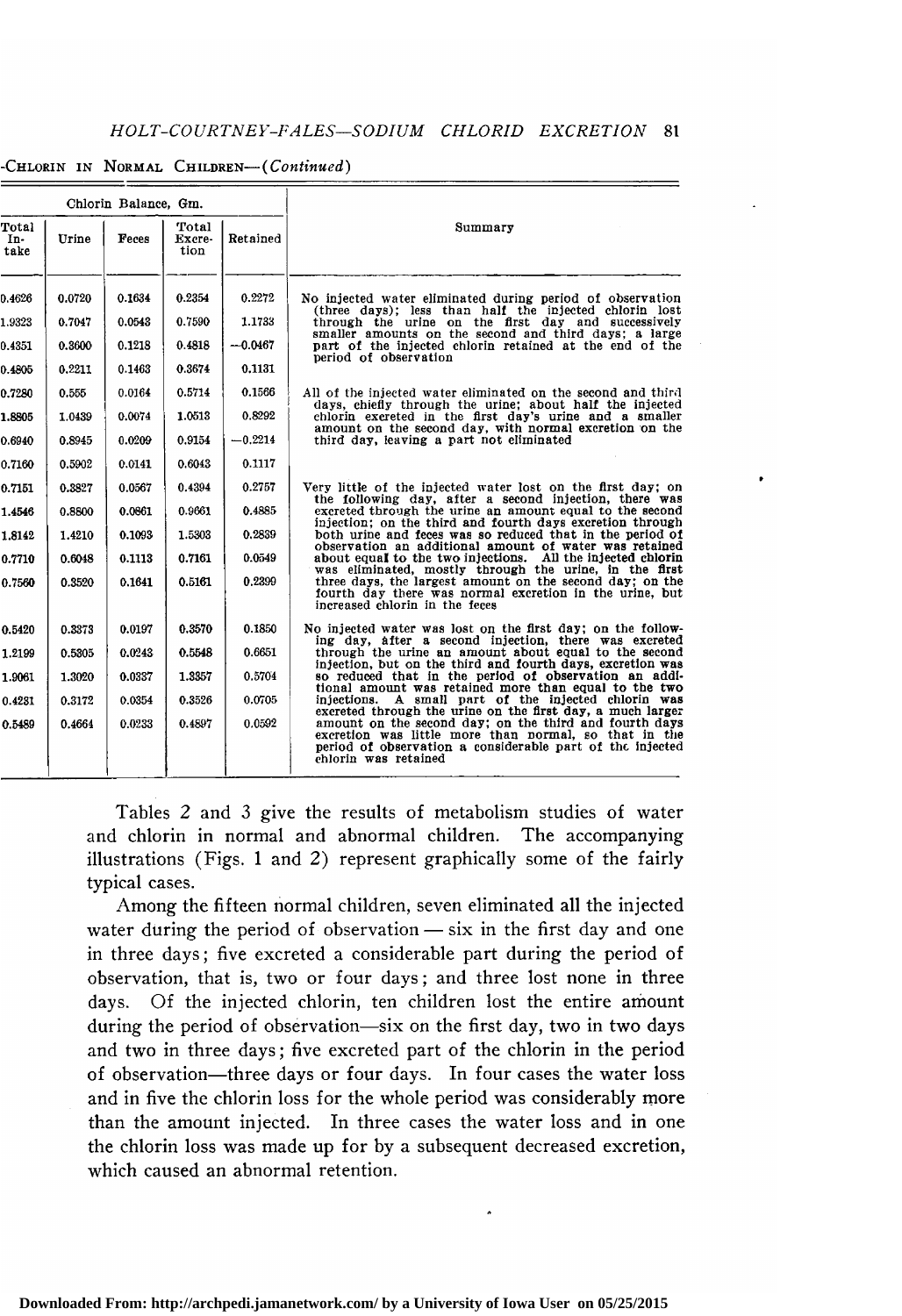TABLE 3.—Metabolism Studies of Water-

|                             |                                                         |                       |           | Water Balance, O.c.  |           |              |                         |               |                        | Chlorin Bal., Gm |
|-----------------------------|---------------------------------------------------------|-----------------------|-----------|----------------------|-----------|--------------|-------------------------|---------------|------------------------|------------------|
| Name                        | Period                                                  | Intake<br>by<br>Mouth | Injected  | Total<br>In-<br>take | Urine     | <b>Feces</b> | Total<br>Excre-<br>tion | Re-<br>tained | Intake<br>by.<br>Mouth | Injecte          |
| 1. I. G.                    | Before injection                                        | 725                   | .         | 725                  | 273       | 115          | 388                     | 337           | 0.5467                 | .                |
|                             | (daily aver,)<br>$1st$ day after                        | 805                   | 210       | 1,015                | 285       | 205          | 490                     | 525           | 0.6070                 | 1.160            |
|                             | 2d day after                                            | 825                   | .         | 825                  | 450       | 101          | 551                     | 274           | 0.6221                 |                  |
| E. K.<br>2.                 | Before injection                                        | 603                   | .         | 603                  | 383       | 15           | 398                     | 205           | 0.3260                 | $$               |
|                             | (daily aver,)<br>$1st$ day after                        | 710                   | 210       | 920                  | 570       | 25           | 595                     | 325           | 0.3840                 | 1.1598           |
|                             | 2d day after                                            | 730                   | .         | 730                  | 390       | 65           | 455                     | 275           | 0.3950                 | .                |
|                             | 3d day after                                            | 785                   | .         | 785                  | 450       | 47           | 497                     | 288           | 0.4240                 | .                |
| J. C.<br>3.                 | Before injection                                        | 553                   | .         | 553                  | 113       | 195          | 308                     | 245           | 0.3526                 |                  |
|                             | (daily aver,)<br>1st day after                          | 595                   | 220       | 815                  | 163       | 216          | 379                     | 436           | 0.2654                 | 1.650            |
|                             | 2d day after                                            | 679                   | .         | 679                  | 140       | 234          | 374                     | 305           | 0.4805                 |                  |
|                             | 3d day after                                            | 553                   | .         | 553                  | 160       | 220          | 380                     | 173           | 0.4002                 | .                |
| $T. M. \ldots \ldots$<br>4. | Before injection<br>(daily aver,)                       | 828                   | .         | 828                  | 278       | 303          | 581                     | 247           | 0.5887                 | .                |
|                             | $1st$ day after                                         | 1,067                 | 208       | 1,275                | 830       | 199          | 1,029                   | 246           | 2.5909                 | 0.520            |
|                             | 2d day after<br>(2d injection)                          | 660                   | 160       | 820                  | 450       | 98           | 548                     | 272           | 0.2194                 | 1.200            |
|                             | 3d day after<br>$(13\frac{1}{2})$ hr. only)             | 540                   | .         | 540                  | 335       | 85           | 420                     | 120           | 0.1659                 | .                |
| $V. V. \ldots \ldots$<br>5. | Before injection<br>(daily aver,)                       | 623                   | .         | 623                  | 393       | 31           | 424                     | 199           | 0.3670                 | .                |
|                             | ist day after                                           | 620                   | 210       | 830                  | 320       | 85           | 405                     | 425           | 0.3654                 | 1.160            |
|                             | 2d day after                                            | 625                   |           | 625                  | 360       | 26           | 386                     | 239           | 0.3684                 |                  |
|                             | 3d day after                                            | 630                   | .         | 630                  | 260       | 27           | 287                     | 343           | 0.3713                 | .                |
| J. B.<br>6.                 | Before injection                                        | 985                   | .         | 985                  | 393       | 262          | 655                     | 330           | 0.8570                 | .                |
|                             | Ist day after                                           | 885                   | 205       | 1,090                | 450       | 200          | 650                     | 440           | 0.7837                 | 1.025            |
|                             | 2d day after                                            | 1,095                 | .         | 1,095                | 450       | 176          | 626                     | 469           | 0.8953                 | .                |
|                             | 3d day after                                            | 1,010                 | .         | 1,010                | 600       | 257          | 857                     | 153           | 0.6319                 |                  |
| $L. M. \ldots$<br>7.        | Before injection                                        | 550<br>535            | .         | 550                  | 93<br>105 | 133<br>166   | 226<br>271              | 324           | 0.4175                 | .                |
|                             | list day after                                          | 530                   | 180<br>30 | 715<br>560           | 100       | 202          | 302                     | 444<br>258    | 0.4061<br>0.4023       | 0.9936<br>0.1218 |
|                             | 2d day after<br>(attempt at<br>2d inj.)<br>3d day after | 550                   | .         | 550                  | 190       | 101          | 291                     | 259           | 0.4175                 | .                |
|                             | 4th day after                                           | 545                   | .         | 545                  | 180       | 45           | 225                     | 320           | 0.4137                 | .                |
| J. P.<br>8.                 | Before injection                                        | 384                   | .         | 384                  | . 54      | 240          | 294                     | 90            | 0.2565                 | .                |
|                             | Ist day after                                           | 440                   | 200       | 640                  | 40        | 85           | 125                     | 515           | 0.2536                 | 0.8480           |
|                             | 2d day after                                            | 485                   | 220       | 705                  | 205       | 472          | 677                     | 28            | 0.4560                 | 1.2950           |
|                             | (2d injection)<br>3d day after                          | 450                   | 220       | 670                  | 200       | 274          | 474                     | 196           | 0.4230                 | 1.100            |
|                             | (3d injection)<br>$4th$ day after<br>(4th injection)    | 570                   | 225       | 795                  | 250       | 411          | 661                     | 134           | 0.5370                 | 0.960            |
|                             | 5th day after                                           | 165                   | .         | 165                  | 95        | 896          | 491                     | -326          | 0.1550                 |                  |
|                             | 6th day after                                           | 185                   | .         | 185                  | 65        | 230          | 295                     | -110          | 0.1740                 | .                |
| C. B.<br>9.                 | Before injection<br>(daily aver.)                       | 543                   |           | 543                  | 283       | 94           | 377                     | 166           | 0.6142                 | .                |
|                             | $1st$ day after                                         | 595                   | 205       | 800                  | 855       | 166          | 521                     | 279           | 0.6757                 | 1.1816           |
|                             | 2d day after<br>(2d injection)                          | 545                   | 225       | 770                  | 270       | 200          | 470                     | 300           | 0.5757                 | 1.1070           |
|                             | 3d day after                                            | 620                   | .         | 620                  | 860       | 133          | 493                     | 127           | 0.3334                 |                  |
|                             | 4th day after<br>(3d injection)                         | 530                   | 220       | 750                  | 275       | 124          | 399                     | 351           | 0.2768                 | 1.2540           |
|                             | 5th day after                                           | 610                   | .         | 610                  | 395       | 91           | 486                     | 124           | 0.3274                 |                  |
|                             | 6th day after                                           | 645                   | .         | 645                  | 345       | 148          | 493                     | 152           | 0.3418                 |                  |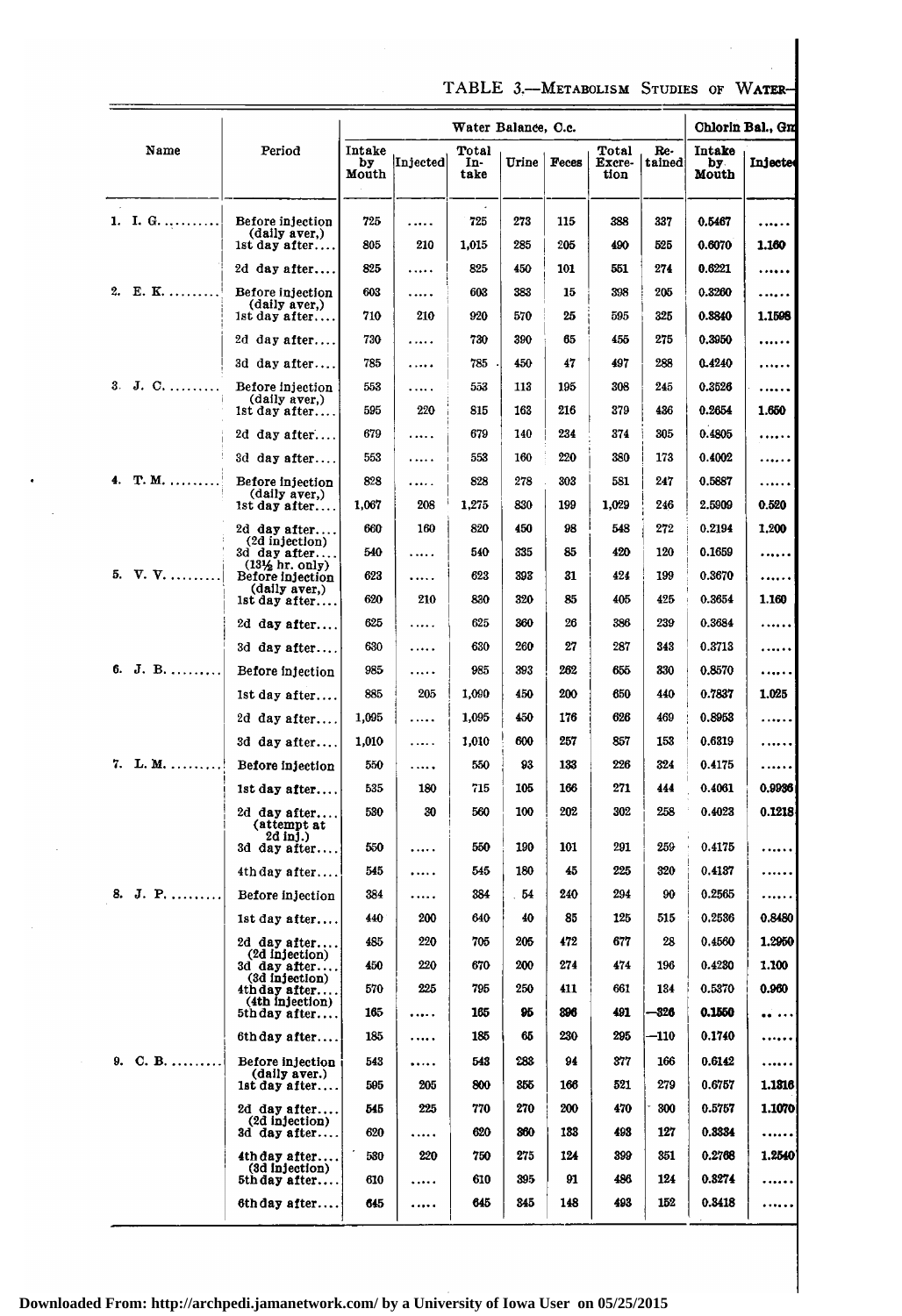# -and Chlorin in Abnormal Children

| Chlorin Balance. Gm.<br>Total<br>Total<br>Summary<br>Urine<br>In-<br>Feces<br>Retained<br>Excre-<br>take<br>tion<br> 0.5467<br>0.1840<br>0.1410<br>0.3250<br>0.2217<br>48 hours; the water excreted in the urine, the chlorin in both urine and first day's feces<br>1.7670<br>0.4480<br>0.2118<br>0.6598<br>1.1072<br>0.6221<br>0.5240<br>0.1044<br>0.6284<br>$-0.0063$<br>0.3260<br>0.3734<br>0.0080<br>0.8814<br>$-0.0554$<br>in the urine; on the two following days excretion so<br>0.4390<br>1.5438<br>0.0195<br>0,4585<br>1.0853<br>the amount injected was retained; no injected chlorin<br>0.3950<br>0.2690<br>0.0512<br>0.3202<br>0.0748<br>eliminated during the period of observation<br>0.4240<br>0.4050<br>0.0374<br>0.4424<br>$-0.0184$<br>0.3526<br>0.0093<br>0.5632<br>0.5539<br>$-0.2106$<br>inated, mainly through the feces, in the three days of<br>0.0360<br>1.9154<br>0.6212<br>0.6572<br>1.2582<br>the period<br>0.0180<br>0.7268<br>$-0.2643$<br>0.4805<br>0.7448<br>0.0120<br>0.6840<br>$-0.2838$<br>0.4002<br>0.6720<br>0.3660<br>0.4142<br>0.5887<br>0.0482<br>0.1745<br>the first and second days, the water in the feces being greatly reduced; no injected chlorin eliminated; the<br>0.5271<br>0.6360<br>2.4749<br>3.1109<br>0.1089<br>somewhat increased chlorin excretion in both urine and feces removed only part of the large chlorin intake by control mouth of the first day, due to a mistake in adding salt<br>0.6075<br>0.0889<br>0.6964<br>0.7230<br> 1.4194<br>0.2910<br>-0.1251<br>0.1659<br>0.1977<br>0.0933<br>to the barley water<br>0.3062<br>0.3233<br>0.0437<br>0.3670<br>0.0171<br>No injected water eliminated in the period of observation;<br>1.5254<br>0.4091<br>1.040<br>0.0763<br>1.1163<br>urine of the first and second days<br>0.3684<br>0.6320<br>0.0230<br>0.6550<br>$-0.2866$<br>0.3713<br>0.3960<br>0.0245<br>0.4205<br>$-0.0492$<br>0.2223<br>0.8570<br>0.3788<br>0.6011<br>0.2559<br>1.8087<br>0.8235<br>0.3291<br>0.6561<br>1.1526<br>the first day and in the feces of the third day<br>0.8953<br>0.1260<br>0.3653<br>0.4040<br>0.4913<br>0.8660<br>$-0.2341$<br>0.6319<br>0.1080<br>0.7580<br>0.2159<br>0.2016<br>0.2016<br>0.4175<br>0<br>1.3997<br>0.9119<br>0<br>0.4878<br>0.4878<br>and fourth days; about half the injected chlorin elimi-<br>0.5241<br>0<br>0.5934<br>0.5934<br>$-0.0693$<br>observation<br>0.2161<br>0.2014<br>0.4175<br>0<br>0.2161<br>0<br>0.0951<br>0.0951<br>0.3186<br>0.4137<br>0.2053<br>0.2565<br>0.0912<br>0.0512<br>0.1141<br>through the urine and feces, beginning the second day;<br>0.0960<br>0.1434<br>0.9582<br>1.1016<br>0.0474<br>nearly all the injected chlorin eliminated through both<br>1.7510<br>0.7200<br>0.2646<br>0.9846<br>0.7664<br>second day; with decreased intake by mouth, excretion through the urine decreased, returning to normal on the<br>1.5230<br>0.8960<br>0.4750<br>1.3710<br>0.1520<br>sixth day; that through the feces was still high on the<br>1.4970<br>fifth and sixth days<br>0.8800<br>0.7110<br>1.5910<br>$-0.0940$<br>0.1550<br>0.6840<br>0.3440<br>1.0280<br>$-0.8730$<br>0.1740<br>0.0800<br>0.3970<br>0.4770<br>$-0.3030$<br>0.6142<br>. 0.3840<br>0.1409<br>0.5249<br>0.0893<br>period of observation, practically all the increased excre-<br>period of bondwidth, practically all the interests of the feeds which were still greater than<br>normal on the sixth day; the larger part of the injected<br>chlorin was eliminated during the period of observation<br>by a small dail<br>1.8073<br>0.5920<br>0.3440<br>0.9360<br>0.8713<br>1.6827<br>0.6000<br><b>0.4160</b><br>1.0160<br>0.6667<br>0.3384<br>0.5020<br><b>0.2170</b><br>0.8090<br>$-0.4756$<br>1.5308<br>0.5280<br>0.2020<br>0.7300<br>0.8008<br>0.3274<br>0.5796<br>0.1470<br>0.7266<br>$-0.3992$<br>0.3418<br>0.3400<br>0.2400<br>0.5800<br>$-0.2382$ |  |  |                                                                                                                         |
|---------------------------------------------------------------------------------------------------------------------------------------------------------------------------------------------------------------------------------------------------------------------------------------------------------------------------------------------------------------------------------------------------------------------------------------------------------------------------------------------------------------------------------------------------------------------------------------------------------------------------------------------------------------------------------------------------------------------------------------------------------------------------------------------------------------------------------------------------------------------------------------------------------------------------------------------------------------------------------------------------------------------------------------------------------------------------------------------------------------------------------------------------------------------------------------------------------------------------------------------------------------------------------------------------------------------------------------------------------------------------------------------------------------------------------------------------------------------------------------------------------------------------------------------------------------------------------------------------------------------------------------------------------------------------------------------------------------------------------------------------------------------------------------------------------------------------------------------------------------------------------------------------------------------------------------------------------------------------------------------------------------------------------------------------------------------------------------------------------------------------------------------------------------------------------------------------------------------------------------------------------------------------------------------------------------------------------------------------------------------------------------------------------------------------------------------------------------------------------------------------------------------------------------------------------------------------------------------------------------------------------------------------------------------------------------------------------------------------------------------------------------------------------------------------------------------------------------------------------------------------------------------------------------------------------------------------------------------------------------------------------------------------------------------------------------------------------------------------------------------------------------------------------------------------------------------------------------------------------------------------------------------------------------------------------------------------------------------------------------------------------------------------------------------------------------------------------------------------------------------------------------------------------------------------------------------------------------------------------------------------------------------------------------------------------------------------------------------------------------------------------------------------------------------------------------------------------------------------------------------------------|--|--|-------------------------------------------------------------------------------------------------------------------------|
|                                                                                                                                                                                                                                                                                                                                                                                                                                                                                                                                                                                                                                                                                                                                                                                                                                                                                                                                                                                                                                                                                                                                                                                                                                                                                                                                                                                                                                                                                                                                                                                                                                                                                                                                                                                                                                                                                                                                                                                                                                                                                                                                                                                                                                                                                                                                                                                                                                                                                                                                                                                                                                                                                                                                                                                                                                                                                                                                                                                                                                                                                                                                                                                                                                                                                                                                                                                                                                                                                                                                                                                                                                                                                                                                                                                                                                                                                 |  |  |                                                                                                                         |
|                                                                                                                                                                                                                                                                                                                                                                                                                                                                                                                                                                                                                                                                                                                                                                                                                                                                                                                                                                                                                                                                                                                                                                                                                                                                                                                                                                                                                                                                                                                                                                                                                                                                                                                                                                                                                                                                                                                                                                                                                                                                                                                                                                                                                                                                                                                                                                                                                                                                                                                                                                                                                                                                                                                                                                                                                                                                                                                                                                                                                                                                                                                                                                                                                                                                                                                                                                                                                                                                                                                                                                                                                                                                                                                                                                                                                                                                                 |  |  |                                                                                                                         |
|                                                                                                                                                                                                                                                                                                                                                                                                                                                                                                                                                                                                                                                                                                                                                                                                                                                                                                                                                                                                                                                                                                                                                                                                                                                                                                                                                                                                                                                                                                                                                                                                                                                                                                                                                                                                                                                                                                                                                                                                                                                                                                                                                                                                                                                                                                                                                                                                                                                                                                                                                                                                                                                                                                                                                                                                                                                                                                                                                                                                                                                                                                                                                                                                                                                                                                                                                                                                                                                                                                                                                                                                                                                                                                                                                                                                                                                                                 |  |  | Less than half the water and chlorin injected eliminated in                                                             |
|                                                                                                                                                                                                                                                                                                                                                                                                                                                                                                                                                                                                                                                                                                                                                                                                                                                                                                                                                                                                                                                                                                                                                                                                                                                                                                                                                                                                                                                                                                                                                                                                                                                                                                                                                                                                                                                                                                                                                                                                                                                                                                                                                                                                                                                                                                                                                                                                                                                                                                                                                                                                                                                                                                                                                                                                                                                                                                                                                                                                                                                                                                                                                                                                                                                                                                                                                                                                                                                                                                                                                                                                                                                                                                                                                                                                                                                                                 |  |  |                                                                                                                         |
|                                                                                                                                                                                                                                                                                                                                                                                                                                                                                                                                                                                                                                                                                                                                                                                                                                                                                                                                                                                                                                                                                                                                                                                                                                                                                                                                                                                                                                                                                                                                                                                                                                                                                                                                                                                                                                                                                                                                                                                                                                                                                                                                                                                                                                                                                                                                                                                                                                                                                                                                                                                                                                                                                                                                                                                                                                                                                                                                                                                                                                                                                                                                                                                                                                                                                                                                                                                                                                                                                                                                                                                                                                                                                                                                                                                                                                                                                 |  |  |                                                                                                                         |
|                                                                                                                                                                                                                                                                                                                                                                                                                                                                                                                                                                                                                                                                                                                                                                                                                                                                                                                                                                                                                                                                                                                                                                                                                                                                                                                                                                                                                                                                                                                                                                                                                                                                                                                                                                                                                                                                                                                                                                                                                                                                                                                                                                                                                                                                                                                                                                                                                                                                                                                                                                                                                                                                                                                                                                                                                                                                                                                                                                                                                                                                                                                                                                                                                                                                                                                                                                                                                                                                                                                                                                                                                                                                                                                                                                                                                                                                                 |  |  | Part of the injected water eliminated the first day, mainly                                                             |
|                                                                                                                                                                                                                                                                                                                                                                                                                                                                                                                                                                                                                                                                                                                                                                                                                                                                                                                                                                                                                                                                                                                                                                                                                                                                                                                                                                                                                                                                                                                                                                                                                                                                                                                                                                                                                                                                                                                                                                                                                                                                                                                                                                                                                                                                                                                                                                                                                                                                                                                                                                                                                                                                                                                                                                                                                                                                                                                                                                                                                                                                                                                                                                                                                                                                                                                                                                                                                                                                                                                                                                                                                                                                                                                                                                                                                                                                                 |  |  | reduced in relation to intake by mouth that more than                                                                   |
|                                                                                                                                                                                                                                                                                                                                                                                                                                                                                                                                                                                                                                                                                                                                                                                                                                                                                                                                                                                                                                                                                                                                                                                                                                                                                                                                                                                                                                                                                                                                                                                                                                                                                                                                                                                                                                                                                                                                                                                                                                                                                                                                                                                                                                                                                                                                                                                                                                                                                                                                                                                                                                                                                                                                                                                                                                                                                                                                                                                                                                                                                                                                                                                                                                                                                                                                                                                                                                                                                                                                                                                                                                                                                                                                                                                                                                                                                 |  |  |                                                                                                                         |
|                                                                                                                                                                                                                                                                                                                                                                                                                                                                                                                                                                                                                                                                                                                                                                                                                                                                                                                                                                                                                                                                                                                                                                                                                                                                                                                                                                                                                                                                                                                                                                                                                                                                                                                                                                                                                                                                                                                                                                                                                                                                                                                                                                                                                                                                                                                                                                                                                                                                                                                                                                                                                                                                                                                                                                                                                                                                                                                                                                                                                                                                                                                                                                                                                                                                                                                                                                                                                                                                                                                                                                                                                                                                                                                                                                                                                                                                                 |  |  |                                                                                                                         |
|                                                                                                                                                                                                                                                                                                                                                                                                                                                                                                                                                                                                                                                                                                                                                                                                                                                                                                                                                                                                                                                                                                                                                                                                                                                                                                                                                                                                                                                                                                                                                                                                                                                                                                                                                                                                                                                                                                                                                                                                                                                                                                                                                                                                                                                                                                                                                                                                                                                                                                                                                                                                                                                                                                                                                                                                                                                                                                                                                                                                                                                                                                                                                                                                                                                                                                                                                                                                                                                                                                                                                                                                                                                                                                                                                                                                                                                                                 |  |  | A small part of both water and chlorin injected was elim-                                                               |
|                                                                                                                                                                                                                                                                                                                                                                                                                                                                                                                                                                                                                                                                                                                                                                                                                                                                                                                                                                                                                                                                                                                                                                                                                                                                                                                                                                                                                                                                                                                                                                                                                                                                                                                                                                                                                                                                                                                                                                                                                                                                                                                                                                                                                                                                                                                                                                                                                                                                                                                                                                                                                                                                                                                                                                                                                                                                                                                                                                                                                                                                                                                                                                                                                                                                                                                                                                                                                                                                                                                                                                                                                                                                                                                                                                                                                                                                                 |  |  | observation; the urine excretion was very low throughout                                                                |
|                                                                                                                                                                                                                                                                                                                                                                                                                                                                                                                                                                                                                                                                                                                                                                                                                                                                                                                                                                                                                                                                                                                                                                                                                                                                                                                                                                                                                                                                                                                                                                                                                                                                                                                                                                                                                                                                                                                                                                                                                                                                                                                                                                                                                                                                                                                                                                                                                                                                                                                                                                                                                                                                                                                                                                                                                                                                                                                                                                                                                                                                                                                                                                                                                                                                                                                                                                                                                                                                                                                                                                                                                                                                                                                                                                                                                                                                                 |  |  |                                                                                                                         |
|                                                                                                                                                                                                                                                                                                                                                                                                                                                                                                                                                                                                                                                                                                                                                                                                                                                                                                                                                                                                                                                                                                                                                                                                                                                                                                                                                                                                                                                                                                                                                                                                                                                                                                                                                                                                                                                                                                                                                                                                                                                                                                                                                                                                                                                                                                                                                                                                                                                                                                                                                                                                                                                                                                                                                                                                                                                                                                                                                                                                                                                                                                                                                                                                                                                                                                                                                                                                                                                                                                                                                                                                                                                                                                                                                                                                                                                                                 |  |  |                                                                                                                         |
|                                                                                                                                                                                                                                                                                                                                                                                                                                                                                                                                                                                                                                                                                                                                                                                                                                                                                                                                                                                                                                                                                                                                                                                                                                                                                                                                                                                                                                                                                                                                                                                                                                                                                                                                                                                                                                                                                                                                                                                                                                                                                                                                                                                                                                                                                                                                                                                                                                                                                                                                                                                                                                                                                                                                                                                                                                                                                                                                                                                                                                                                                                                                                                                                                                                                                                                                                                                                                                                                                                                                                                                                                                                                                                                                                                                                                                                                                 |  |  | The injected water was mostly eliminated through the urine                                                              |
|                                                                                                                                                                                                                                                                                                                                                                                                                                                                                                                                                                                                                                                                                                                                                                                                                                                                                                                                                                                                                                                                                                                                                                                                                                                                                                                                                                                                                                                                                                                                                                                                                                                                                                                                                                                                                                                                                                                                                                                                                                                                                                                                                                                                                                                                                                                                                                                                                                                                                                                                                                                                                                                                                                                                                                                                                                                                                                                                                                                                                                                                                                                                                                                                                                                                                                                                                                                                                                                                                                                                                                                                                                                                                                                                                                                                                                                                                 |  |  |                                                                                                                         |
|                                                                                                                                                                                                                                                                                                                                                                                                                                                                                                                                                                                                                                                                                                                                                                                                                                                                                                                                                                                                                                                                                                                                                                                                                                                                                                                                                                                                                                                                                                                                                                                                                                                                                                                                                                                                                                                                                                                                                                                                                                                                                                                                                                                                                                                                                                                                                                                                                                                                                                                                                                                                                                                                                                                                                                                                                                                                                                                                                                                                                                                                                                                                                                                                                                                                                                                                                                                                                                                                                                                                                                                                                                                                                                                                                                                                                                                                                 |  |  |                                                                                                                         |
|                                                                                                                                                                                                                                                                                                                                                                                                                                                                                                                                                                                                                                                                                                                                                                                                                                                                                                                                                                                                                                                                                                                                                                                                                                                                                                                                                                                                                                                                                                                                                                                                                                                                                                                                                                                                                                                                                                                                                                                                                                                                                                                                                                                                                                                                                                                                                                                                                                                                                                                                                                                                                                                                                                                                                                                                                                                                                                                                                                                                                                                                                                                                                                                                                                                                                                                                                                                                                                                                                                                                                                                                                                                                                                                                                                                                                                                                                 |  |  |                                                                                                                         |
|                                                                                                                                                                                                                                                                                                                                                                                                                                                                                                                                                                                                                                                                                                                                                                                                                                                                                                                                                                                                                                                                                                                                                                                                                                                                                                                                                                                                                                                                                                                                                                                                                                                                                                                                                                                                                                                                                                                                                                                                                                                                                                                                                                                                                                                                                                                                                                                                                                                                                                                                                                                                                                                                                                                                                                                                                                                                                                                                                                                                                                                                                                                                                                                                                                                                                                                                                                                                                                                                                                                                                                                                                                                                                                                                                                                                                                                                                 |  |  |                                                                                                                         |
|                                                                                                                                                                                                                                                                                                                                                                                                                                                                                                                                                                                                                                                                                                                                                                                                                                                                                                                                                                                                                                                                                                                                                                                                                                                                                                                                                                                                                                                                                                                                                                                                                                                                                                                                                                                                                                                                                                                                                                                                                                                                                                                                                                                                                                                                                                                                                                                                                                                                                                                                                                                                                                                                                                                                                                                                                                                                                                                                                                                                                                                                                                                                                                                                                                                                                                                                                                                                                                                                                                                                                                                                                                                                                                                                                                                                                                                                                 |  |  | all the injected chlorin excreted, mainly through the                                                                   |
|                                                                                                                                                                                                                                                                                                                                                                                                                                                                                                                                                                                                                                                                                                                                                                                                                                                                                                                                                                                                                                                                                                                                                                                                                                                                                                                                                                                                                                                                                                                                                                                                                                                                                                                                                                                                                                                                                                                                                                                                                                                                                                                                                                                                                                                                                                                                                                                                                                                                                                                                                                                                                                                                                                                                                                                                                                                                                                                                                                                                                                                                                                                                                                                                                                                                                                                                                                                                                                                                                                                                                                                                                                                                                                                                                                                                                                                                                 |  |  |                                                                                                                         |
|                                                                                                                                                                                                                                                                                                                                                                                                                                                                                                                                                                                                                                                                                                                                                                                                                                                                                                                                                                                                                                                                                                                                                                                                                                                                                                                                                                                                                                                                                                                                                                                                                                                                                                                                                                                                                                                                                                                                                                                                                                                                                                                                                                                                                                                                                                                                                                                                                                                                                                                                                                                                                                                                                                                                                                                                                                                                                                                                                                                                                                                                                                                                                                                                                                                                                                                                                                                                                                                                                                                                                                                                                                                                                                                                                                                                                                                                                 |  |  |                                                                                                                         |
|                                                                                                                                                                                                                                                                                                                                                                                                                                                                                                                                                                                                                                                                                                                                                                                                                                                                                                                                                                                                                                                                                                                                                                                                                                                                                                                                                                                                                                                                                                                                                                                                                                                                                                                                                                                                                                                                                                                                                                                                                                                                                                                                                                                                                                                                                                                                                                                                                                                                                                                                                                                                                                                                                                                                                                                                                                                                                                                                                                                                                                                                                                                                                                                                                                                                                                                                                                                                                                                                                                                                                                                                                                                                                                                                                                                                                                                                                 |  |  | Not all the injected water eliminated in the three days of                                                              |
|                                                                                                                                                                                                                                                                                                                                                                                                                                                                                                                                                                                                                                                                                                                                                                                                                                                                                                                                                                                                                                                                                                                                                                                                                                                                                                                                                                                                                                                                                                                                                                                                                                                                                                                                                                                                                                                                                                                                                                                                                                                                                                                                                                                                                                                                                                                                                                                                                                                                                                                                                                                                                                                                                                                                                                                                                                                                                                                                                                                                                                                                                                                                                                                                                                                                                                                                                                                                                                                                                                                                                                                                                                                                                                                                                                                                                                                                                 |  |  | observation; the increased excretion in the urine; practi-<br>cally all the injected chlorin eliminated in the urine of |
|                                                                                                                                                                                                                                                                                                                                                                                                                                                                                                                                                                                                                                                                                                                                                                                                                                                                                                                                                                                                                                                                                                                                                                                                                                                                                                                                                                                                                                                                                                                                                                                                                                                                                                                                                                                                                                                                                                                                                                                                                                                                                                                                                                                                                                                                                                                                                                                                                                                                                                                                                                                                                                                                                                                                                                                                                                                                                                                                                                                                                                                                                                                                                                                                                                                                                                                                                                                                                                                                                                                                                                                                                                                                                                                                                                                                                                                                                 |  |  |                                                                                                                         |
|                                                                                                                                                                                                                                                                                                                                                                                                                                                                                                                                                                                                                                                                                                                                                                                                                                                                                                                                                                                                                                                                                                                                                                                                                                                                                                                                                                                                                                                                                                                                                                                                                                                                                                                                                                                                                                                                                                                                                                                                                                                                                                                                                                                                                                                                                                                                                                                                                                                                                                                                                                                                                                                                                                                                                                                                                                                                                                                                                                                                                                                                                                                                                                                                                                                                                                                                                                                                                                                                                                                                                                                                                                                                                                                                                                                                                                                                                 |  |  |                                                                                                                         |
|                                                                                                                                                                                                                                                                                                                                                                                                                                                                                                                                                                                                                                                                                                                                                                                                                                                                                                                                                                                                                                                                                                                                                                                                                                                                                                                                                                                                                                                                                                                                                                                                                                                                                                                                                                                                                                                                                                                                                                                                                                                                                                                                                                                                                                                                                                                                                                                                                                                                                                                                                                                                                                                                                                                                                                                                                                                                                                                                                                                                                                                                                                                                                                                                                                                                                                                                                                                                                                                                                                                                                                                                                                                                                                                                                                                                                                                                                 |  |  | All the injected water eliminated, partly in the feces of the                                                           |
|                                                                                                                                                                                                                                                                                                                                                                                                                                                                                                                                                                                                                                                                                                                                                                                                                                                                                                                                                                                                                                                                                                                                                                                                                                                                                                                                                                                                                                                                                                                                                                                                                                                                                                                                                                                                                                                                                                                                                                                                                                                                                                                                                                                                                                                                                                                                                                                                                                                                                                                                                                                                                                                                                                                                                                                                                                                                                                                                                                                                                                                                                                                                                                                                                                                                                                                                                                                                                                                                                                                                                                                                                                                                                                                                                                                                                                                                                 |  |  | first and second days, and partly in the urine of the third                                                             |
|                                                                                                                                                                                                                                                                                                                                                                                                                                                                                                                                                                                                                                                                                                                                                                                                                                                                                                                                                                                                                                                                                                                                                                                                                                                                                                                                                                                                                                                                                                                                                                                                                                                                                                                                                                                                                                                                                                                                                                                                                                                                                                                                                                                                                                                                                                                                                                                                                                                                                                                                                                                                                                                                                                                                                                                                                                                                                                                                                                                                                                                                                                                                                                                                                                                                                                                                                                                                                                                                                                                                                                                                                                                                                                                                                                                                                                                                                 |  |  | nated through the feces of the first and second days;<br>no excretion of chlorin in the urine during the period of      |
|                                                                                                                                                                                                                                                                                                                                                                                                                                                                                                                                                                                                                                                                                                                                                                                                                                                                                                                                                                                                                                                                                                                                                                                                                                                                                                                                                                                                                                                                                                                                                                                                                                                                                                                                                                                                                                                                                                                                                                                                                                                                                                                                                                                                                                                                                                                                                                                                                                                                                                                                                                                                                                                                                                                                                                                                                                                                                                                                                                                                                                                                                                                                                                                                                                                                                                                                                                                                                                                                                                                                                                                                                                                                                                                                                                                                                                                                                 |  |  |                                                                                                                         |
|                                                                                                                                                                                                                                                                                                                                                                                                                                                                                                                                                                                                                                                                                                                                                                                                                                                                                                                                                                                                                                                                                                                                                                                                                                                                                                                                                                                                                                                                                                                                                                                                                                                                                                                                                                                                                                                                                                                                                                                                                                                                                                                                                                                                                                                                                                                                                                                                                                                                                                                                                                                                                                                                                                                                                                                                                                                                                                                                                                                                                                                                                                                                                                                                                                                                                                                                                                                                                                                                                                                                                                                                                                                                                                                                                                                                                                                                                 |  |  |                                                                                                                         |
|                                                                                                                                                                                                                                                                                                                                                                                                                                                                                                                                                                                                                                                                                                                                                                                                                                                                                                                                                                                                                                                                                                                                                                                                                                                                                                                                                                                                                                                                                                                                                                                                                                                                                                                                                                                                                                                                                                                                                                                                                                                                                                                                                                                                                                                                                                                                                                                                                                                                                                                                                                                                                                                                                                                                                                                                                                                                                                                                                                                                                                                                                                                                                                                                                                                                                                                                                                                                                                                                                                                                                                                                                                                                                                                                                                                                                                                                                 |  |  | All the water of the four successive injections eliminated                                                              |
|                                                                                                                                                                                                                                                                                                                                                                                                                                                                                                                                                                                                                                                                                                                                                                                                                                                                                                                                                                                                                                                                                                                                                                                                                                                                                                                                                                                                                                                                                                                                                                                                                                                                                                                                                                                                                                                                                                                                                                                                                                                                                                                                                                                                                                                                                                                                                                                                                                                                                                                                                                                                                                                                                                                                                                                                                                                                                                                                                                                                                                                                                                                                                                                                                                                                                                                                                                                                                                                                                                                                                                                                                                                                                                                                                                                                                                                                                 |  |  | increased excretion was continuing on the sixth day;                                                                    |
|                                                                                                                                                                                                                                                                                                                                                                                                                                                                                                                                                                                                                                                                                                                                                                                                                                                                                                                                                                                                                                                                                                                                                                                                                                                                                                                                                                                                                                                                                                                                                                                                                                                                                                                                                                                                                                                                                                                                                                                                                                                                                                                                                                                                                                                                                                                                                                                                                                                                                                                                                                                                                                                                                                                                                                                                                                                                                                                                                                                                                                                                                                                                                                                                                                                                                                                                                                                                                                                                                                                                                                                                                                                                                                                                                                                                                                                                                 |  |  | urine and feces, the increased excretion beginning on the                                                               |
|                                                                                                                                                                                                                                                                                                                                                                                                                                                                                                                                                                                                                                                                                                                                                                                                                                                                                                                                                                                                                                                                                                                                                                                                                                                                                                                                                                                                                                                                                                                                                                                                                                                                                                                                                                                                                                                                                                                                                                                                                                                                                                                                                                                                                                                                                                                                                                                                                                                                                                                                                                                                                                                                                                                                                                                                                                                                                                                                                                                                                                                                                                                                                                                                                                                                                                                                                                                                                                                                                                                                                                                                                                                                                                                                                                                                                                                                                 |  |  |                                                                                                                         |
|                                                                                                                                                                                                                                                                                                                                                                                                                                                                                                                                                                                                                                                                                                                                                                                                                                                                                                                                                                                                                                                                                                                                                                                                                                                                                                                                                                                                                                                                                                                                                                                                                                                                                                                                                                                                                                                                                                                                                                                                                                                                                                                                                                                                                                                                                                                                                                                                                                                                                                                                                                                                                                                                                                                                                                                                                                                                                                                                                                                                                                                                                                                                                                                                                                                                                                                                                                                                                                                                                                                                                                                                                                                                                                                                                                                                                                                                                 |  |  |                                                                                                                         |
|                                                                                                                                                                                                                                                                                                                                                                                                                                                                                                                                                                                                                                                                                                                                                                                                                                                                                                                                                                                                                                                                                                                                                                                                                                                                                                                                                                                                                                                                                                                                                                                                                                                                                                                                                                                                                                                                                                                                                                                                                                                                                                                                                                                                                                                                                                                                                                                                                                                                                                                                                                                                                                                                                                                                                                                                                                                                                                                                                                                                                                                                                                                                                                                                                                                                                                                                                                                                                                                                                                                                                                                                                                                                                                                                                                                                                                                                                 |  |  |                                                                                                                         |
|                                                                                                                                                                                                                                                                                                                                                                                                                                                                                                                                                                                                                                                                                                                                                                                                                                                                                                                                                                                                                                                                                                                                                                                                                                                                                                                                                                                                                                                                                                                                                                                                                                                                                                                                                                                                                                                                                                                                                                                                                                                                                                                                                                                                                                                                                                                                                                                                                                                                                                                                                                                                                                                                                                                                                                                                                                                                                                                                                                                                                                                                                                                                                                                                                                                                                                                                                                                                                                                                                                                                                                                                                                                                                                                                                                                                                                                                                 |  |  |                                                                                                                         |
|                                                                                                                                                                                                                                                                                                                                                                                                                                                                                                                                                                                                                                                                                                                                                                                                                                                                                                                                                                                                                                                                                                                                                                                                                                                                                                                                                                                                                                                                                                                                                                                                                                                                                                                                                                                                                                                                                                                                                                                                                                                                                                                                                                                                                                                                                                                                                                                                                                                                                                                                                                                                                                                                                                                                                                                                                                                                                                                                                                                                                                                                                                                                                                                                                                                                                                                                                                                                                                                                                                                                                                                                                                                                                                                                                                                                                                                                                 |  |  | Less than half the injected water eliminated during the                                                                 |
|                                                                                                                                                                                                                                                                                                                                                                                                                                                                                                                                                                                                                                                                                                                                                                                                                                                                                                                                                                                                                                                                                                                                                                                                                                                                                                                                                                                                                                                                                                                                                                                                                                                                                                                                                                                                                                                                                                                                                                                                                                                                                                                                                                                                                                                                                                                                                                                                                                                                                                                                                                                                                                                                                                                                                                                                                                                                                                                                                                                                                                                                                                                                                                                                                                                                                                                                                                                                                                                                                                                                                                                                                                                                                                                                                                                                                                                                                 |  |  |                                                                                                                         |
|                                                                                                                                                                                                                                                                                                                                                                                                                                                                                                                                                                                                                                                                                                                                                                                                                                                                                                                                                                                                                                                                                                                                                                                                                                                                                                                                                                                                                                                                                                                                                                                                                                                                                                                                                                                                                                                                                                                                                                                                                                                                                                                                                                                                                                                                                                                                                                                                                                                                                                                                                                                                                                                                                                                                                                                                                                                                                                                                                                                                                                                                                                                                                                                                                                                                                                                                                                                                                                                                                                                                                                                                                                                                                                                                                                                                                                                                                 |  |  |                                                                                                                         |
|                                                                                                                                                                                                                                                                                                                                                                                                                                                                                                                                                                                                                                                                                                                                                                                                                                                                                                                                                                                                                                                                                                                                                                                                                                                                                                                                                                                                                                                                                                                                                                                                                                                                                                                                                                                                                                                                                                                                                                                                                                                                                                                                                                                                                                                                                                                                                                                                                                                                                                                                                                                                                                                                                                                                                                                                                                                                                                                                                                                                                                                                                                                                                                                                                                                                                                                                                                                                                                                                                                                                                                                                                                                                                                                                                                                                                                                                                 |  |  |                                                                                                                         |
|                                                                                                                                                                                                                                                                                                                                                                                                                                                                                                                                                                                                                                                                                                                                                                                                                                                                                                                                                                                                                                                                                                                                                                                                                                                                                                                                                                                                                                                                                                                                                                                                                                                                                                                                                                                                                                                                                                                                                                                                                                                                                                                                                                                                                                                                                                                                                                                                                                                                                                                                                                                                                                                                                                                                                                                                                                                                                                                                                                                                                                                                                                                                                                                                                                                                                                                                                                                                                                                                                                                                                                                                                                                                                                                                                                                                                                                                                 |  |  |                                                                                                                         |
|                                                                                                                                                                                                                                                                                                                                                                                                                                                                                                                                                                                                                                                                                                                                                                                                                                                                                                                                                                                                                                                                                                                                                                                                                                                                                                                                                                                                                                                                                                                                                                                                                                                                                                                                                                                                                                                                                                                                                                                                                                                                                                                                                                                                                                                                                                                                                                                                                                                                                                                                                                                                                                                                                                                                                                                                                                                                                                                                                                                                                                                                                                                                                                                                                                                                                                                                                                                                                                                                                                                                                                                                                                                                                                                                                                                                                                                                                 |  |  |                                                                                                                         |
|                                                                                                                                                                                                                                                                                                                                                                                                                                                                                                                                                                                                                                                                                                                                                                                                                                                                                                                                                                                                                                                                                                                                                                                                                                                                                                                                                                                                                                                                                                                                                                                                                                                                                                                                                                                                                                                                                                                                                                                                                                                                                                                                                                                                                                                                                                                                                                                                                                                                                                                                                                                                                                                                                                                                                                                                                                                                                                                                                                                                                                                                                                                                                                                                                                                                                                                                                                                                                                                                                                                                                                                                                                                                                                                                                                                                                                                                                 |  |  |                                                                                                                         |
|                                                                                                                                                                                                                                                                                                                                                                                                                                                                                                                                                                                                                                                                                                                                                                                                                                                                                                                                                                                                                                                                                                                                                                                                                                                                                                                                                                                                                                                                                                                                                                                                                                                                                                                                                                                                                                                                                                                                                                                                                                                                                                                                                                                                                                                                                                                                                                                                                                                                                                                                                                                                                                                                                                                                                                                                                                                                                                                                                                                                                                                                                                                                                                                                                                                                                                                                                                                                                                                                                                                                                                                                                                                                                                                                                                                                                                                                                 |  |  |                                                                                                                         |

 $\ddot{\phantom{a}}$ 

|<br>|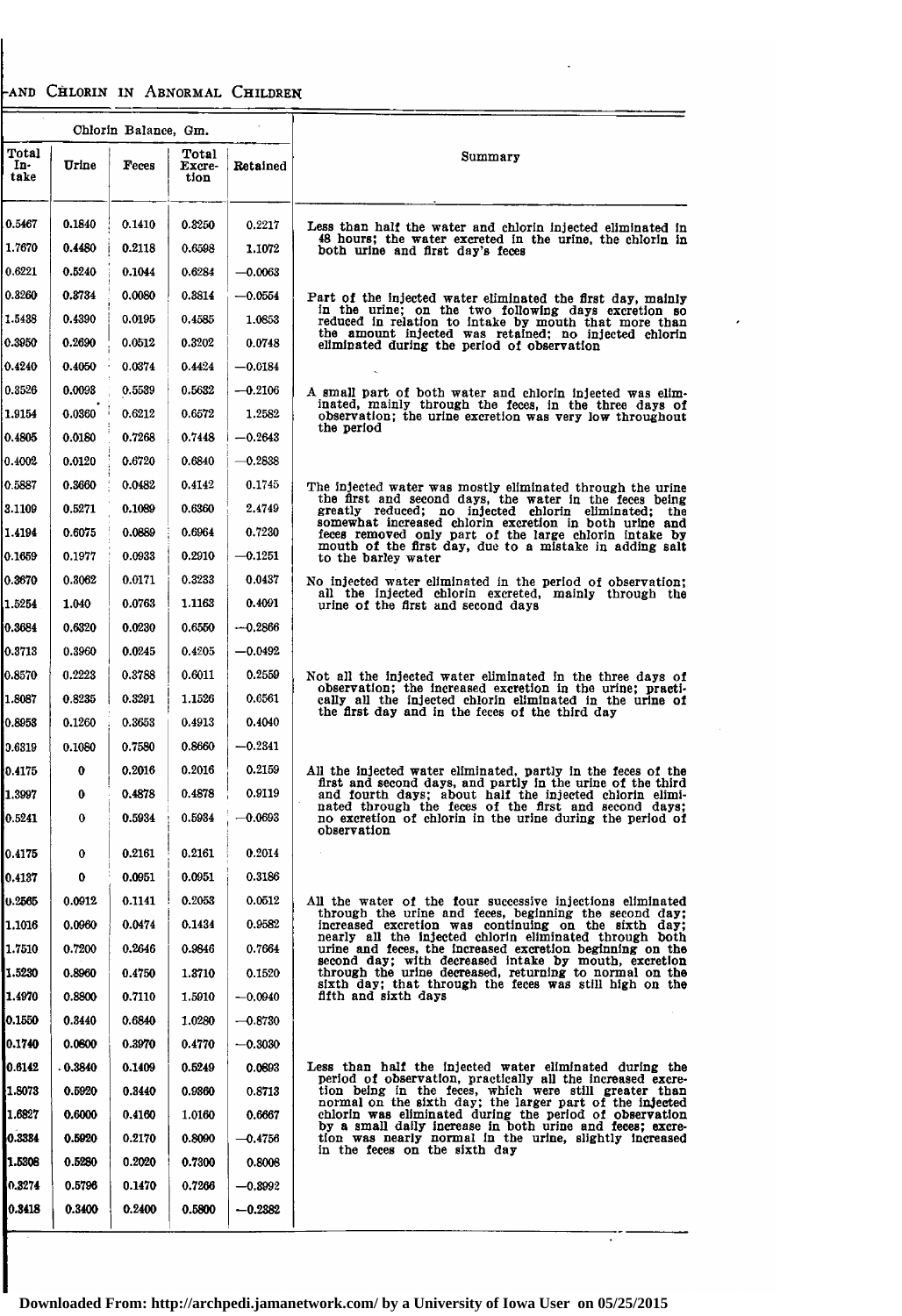

Fig. 1.-Chlorin and water intake and excretion in four normal children.



Fig. 2.-Chlorin and water intake and excretion in four abnormal children.

Downloaded From: http://archpedi.jamanetwork.com/ by a University of Iowa User on 05/25/2015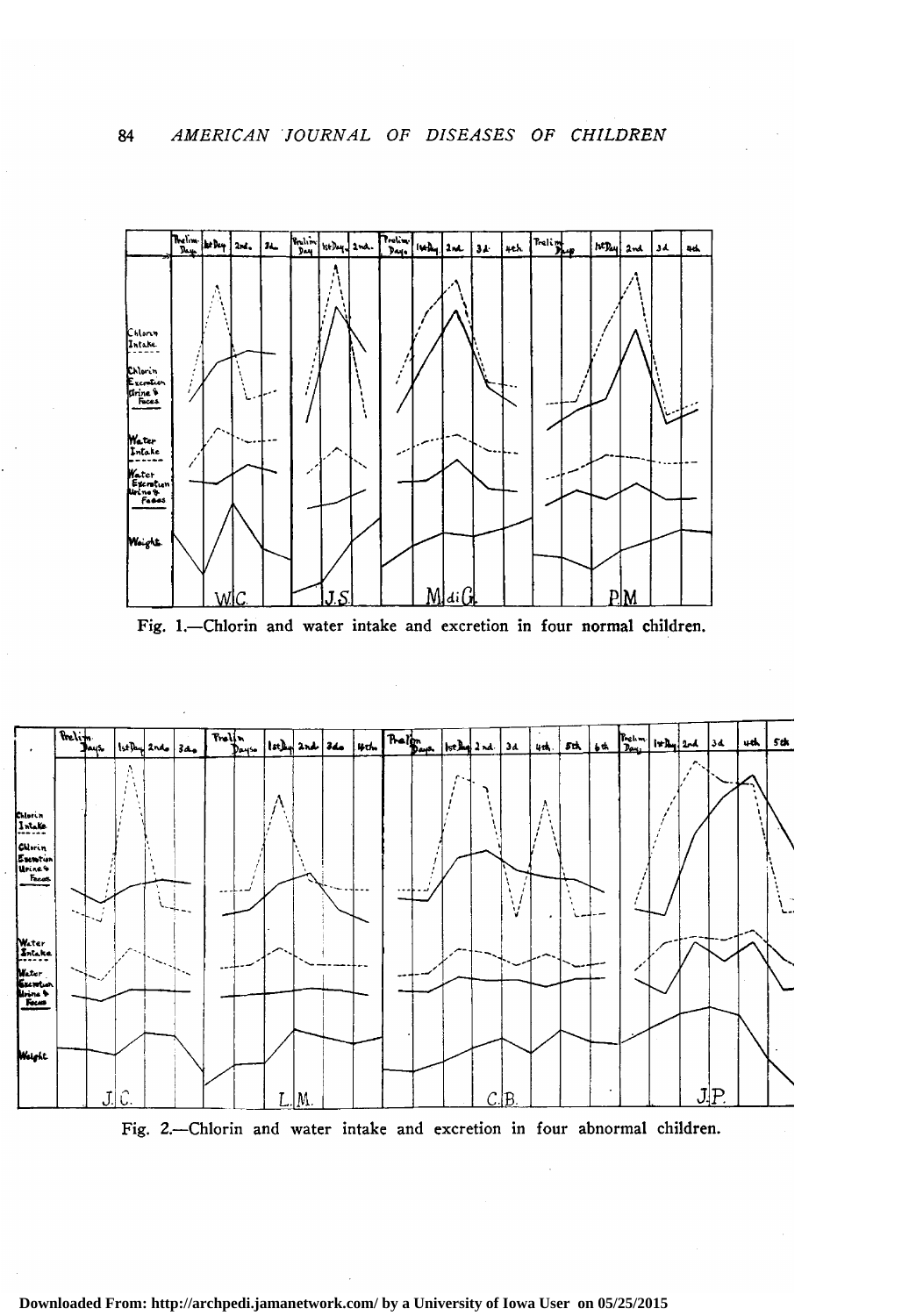### HOLT-COURTNEY-FALES-SODIUM CHLORID EXCRETION 85

Among the nine abnormal children, only three lost all the injected water during the time of observation—one in the first day, one in four days and one in six days; four excreted part of the water in the period of observation—two, three or six days ; two lost little or none in three days. Of the injected chlorin, one infant eliminated all in two days, one in three and one in six days ; three excreted only part in the period of observation — two, four or six days; three lost practically none in the three days of observation. No excessive loss beyond the amount injected of either water or chlorin took place with any of the abnormal children. In one case there was an abnormal retention of water after the elimination of part of that injected.

TABLE 4.-EXCRETION OF WATER INJECTED IN THE CASE OF Twenty-Four Children

|                                                    | Normal | Abnormal |
|----------------------------------------------------|--------|----------|
|                                                    | 6      |          |
| Not entirely excreted in period of observation     | 8      | 6        |
| Practically none excreted in period of observation |        |          |

#### TABLE S.—Excretion of Chlorin Injected in the Case of Twenty-Four Children

|                                                    | Normal | Abnormal |
|----------------------------------------------------|--------|----------|
|                                                    | 6      |          |
| Not entirely secreted in period of observation     | 5      |          |
| Practically none excreted in period of observation |        |          |

The loss of the water injected in the normal children took place in ten cases through the urine, in one mainly through the feces, and in one through both. The chlorin in fourteen cases was excreted through the urine ; in one equally in the urine and feces. In one of the normal children, in whom diarrhea had developed shortly before the injection, excretion of the injected water took place wholly, and the chlorin partly, through the feces. The injected water and chlorin with the abnormal children was excreted mainly through the urine in two cases, through the feces in two, and about equally through both in three cases. With the children in whom elimination took place through the feces, diarrhea was always present before hypodermoclysis. In one normal child, to whom an unintentionally large amount of salt had been given, diarrhea developed on the second day, the injected water having already been eliminated in the urine.

The cases in which several injections were made on successive days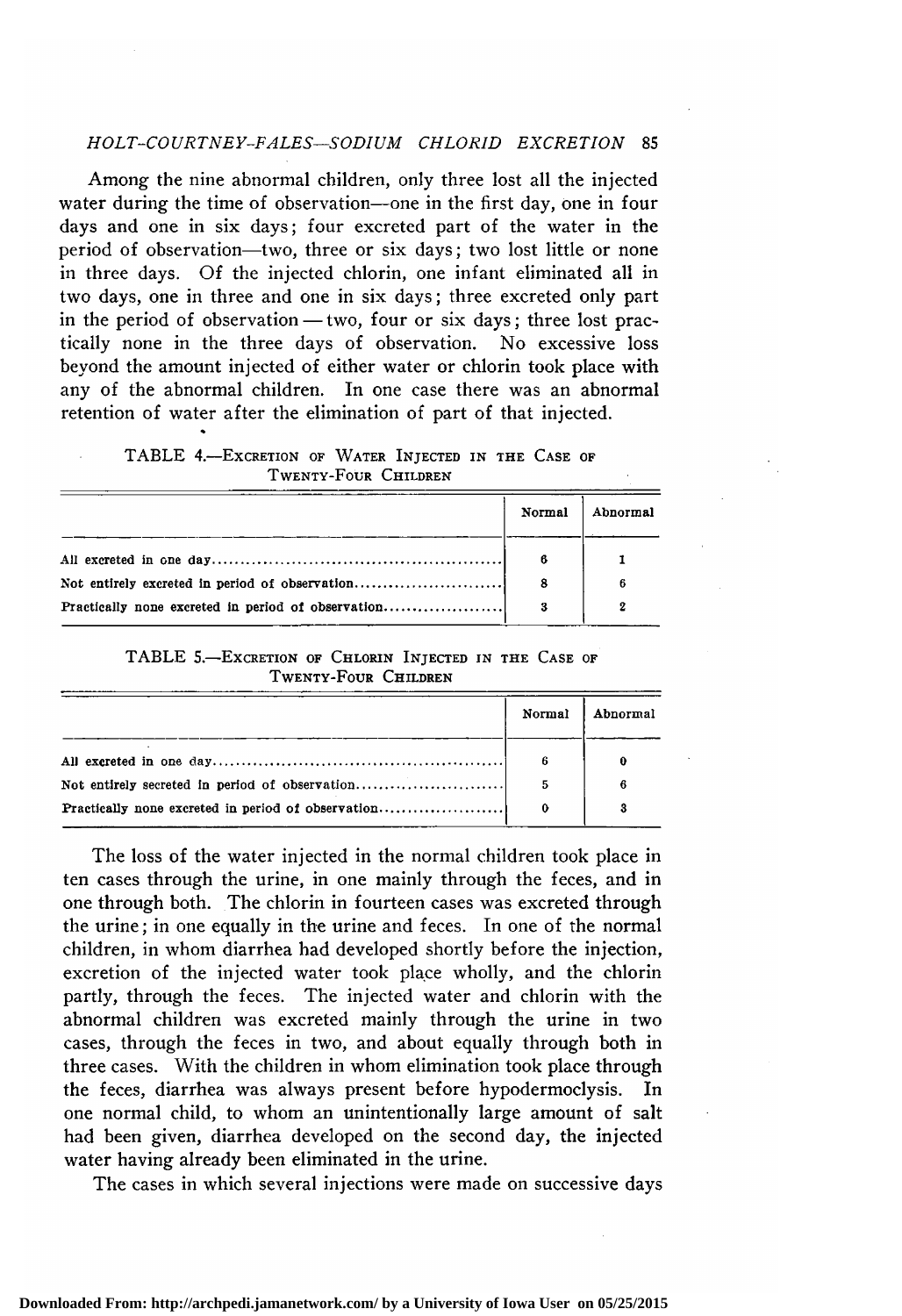merit special consideration. Two patients (C. B. and J. P., Table 3) received, respectively, three and four injections in four days. Both were suffering from diarrhea and both were very ill. The one with the most severe diarrhea (J. P.) excreted slightly more water than the amount injected, and nearly all the chlorin. The other (C. B.) retained <sup>a</sup> significant amount of both water and chlorin during the period of observation.

|                     |                         |          | R. S., Day Beginning 12 M. |              |                |     | H. R., Day Beginning 10 A. M. |              |        |             | J. M., Day Beginning 10:30 A. M |              |
|---------------------|-------------------------|----------|----------------------------|--------------|----------------|-----|-------------------------------|--------------|--------|-------------|---------------------------------|--------------|
| Period              | Water, C.c.             |          |                            | Chlorin, Gm. | Water, C.c.    |     |                               | Chlorin, Gm. |        | Water, O.c. |                                 | Chlorin, Gm. |
|                     | In-<br>$\mathbf{take*}$ | Urine    | Intake                     | Urine        | Intake   Urine |     | <b>Intake</b>                 | Urine        | Intake | Urine       | Intake                          | Urine        |
| 1st day<br>1        | .                       | 262      | .                          | 0.9777       | .              | 135 | .                             | 0.2295       | .      | 160         | .                               | 0.7867       |
| $\bf{2}$            | .                       | 80       | .                          | 0.0992       | .              | 210 | .                             | 0.2940       | .      | 90          | .                               | 0.7812       |
| $\bf 3$             | .                       | 125      | .                          | 0.4113       | .              | 165 | .                             | 0.2360       | .      | 90          | .                               | 0.666        |
| 4                   | .                       | 110      | .                          | 0.2695       | .              | 190 | .                             | 0.2337       | .      | 70          |                                 | 0.492        |
| Total.              | 1.311                   | 577      | 2.3094                     | 1.7577       | 1.343          | 700 | 1.9064                        | 0.9932       | 630    | 410         | 3.7770                          | 2.726        |
| 2d day<br>1         | .                       |          | .                          | 1.1.1.1.1.1  |                | 300 | .                             | 0.4230       | .      | 100         | .                               | 0.708        |
| $\mathbf 2$         | .                       | .        | .                          |              | .              | 155 | 1.1.1.1.1                     | 0.2403       | .      | 80          | .                               | 0.592        |
| $\bf 3$             | .                       | .        | .                          |              |                | 155 | .                             | 0.2356       | .      | 110         | .                               | 0.134        |
| $\overline{4}$      | .                       | .        |                            |              | .              | 185 | .                             | 0.1933       | .      | 95          | .                               | 0.410        |
| Total               | .                       | .        | .                          | .            | 1.121          | 795 | 0.7262                        | 1.0922       | 521    | 385         | 1.0802                          | 1.844        |
| 3d day<br>1         | .                       | $\cdots$ | .                          |              | .              |     |                               |              |        | .           |                                 |              |
| $\boldsymbol{2}$    | .                       | .        | .                          |              | .              |     |                               |              | .      | .           | .                               | $\cdots$     |
| 3                   | . 3                     | .        | .                          |              | .              |     |                               |              |        | $\cdots$    | .                               | .            |
| $\ddot{\mathbf{4}}$ | .                       | .        | .                          |              | .              | .   | .                             |              | .      |             | .                               | .            |
| $Total.$            |                         | .        | .                          |              | .              |     | .                             |              |        | .           |                                 | .            |

TABLE 6.-SODIUM CHLORID EXCRETION IN-

\* The figures for the intake of water include the amount taken by injection.

The inference from these two cases seems warranted that repeated injections may be made without harm, and in some patients the water and salt is retained long enough to be of positive benefit. The increase in the diarrhea noted in the case of J. C. could hardly, under the conditions existing, be attributed to the injection. The beneficial effects of repeated injections in diarrheal cases have been abundantly confirmed by clinical observations.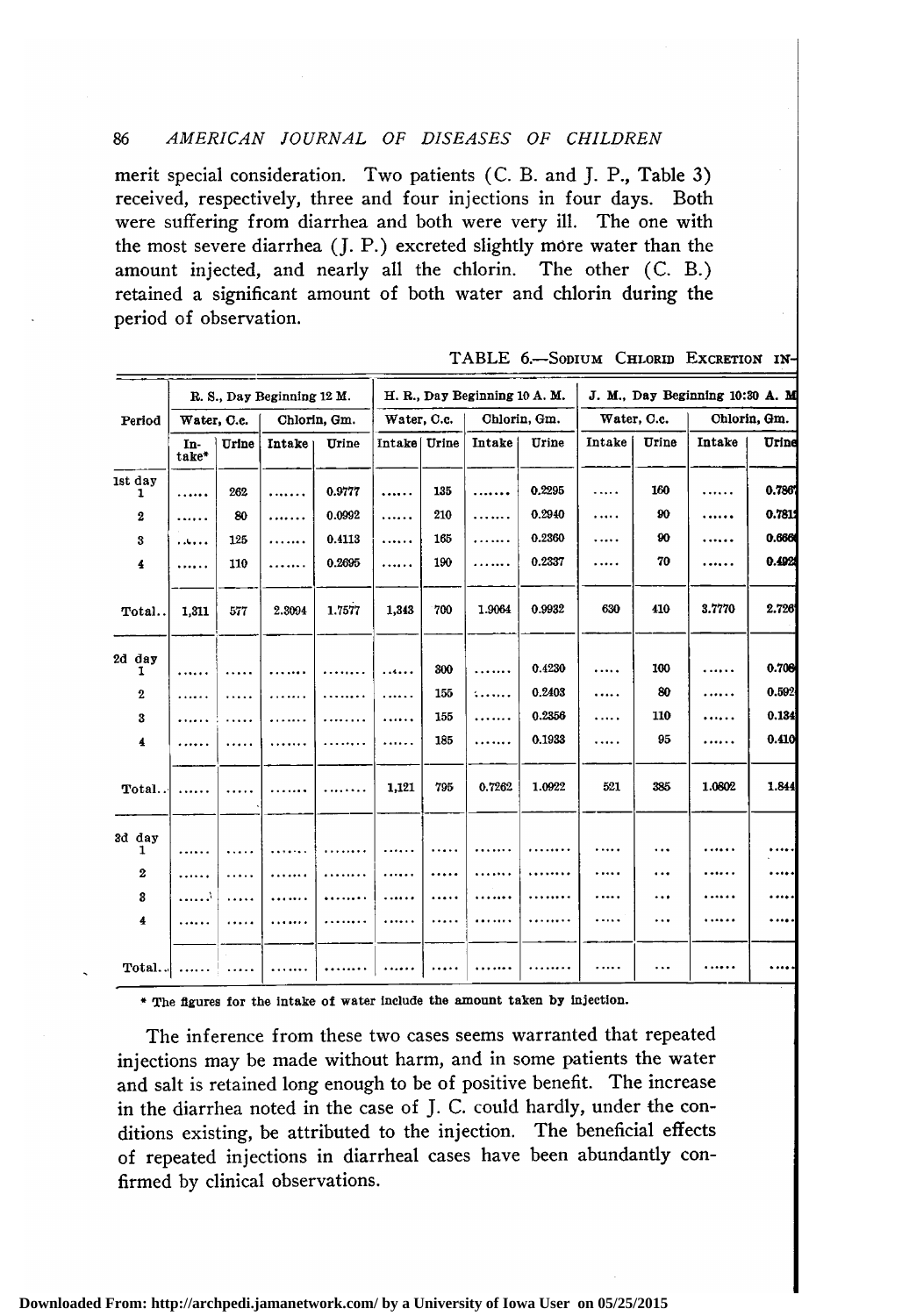#### HOLT-COURTNEY-FALES-SODIUM CHLORID EXCRETION 87

Since in some cases the injected salt was entirely eliminated in the first twenty-four hours, it seemed desirable to collect the urine in shorter periods, in order to see how soon the increased excretion began. With six children, therefore, the collection of urine following hypodermoclysis was made in six-hour periods. The results are shown in Table 6.

A study of the water and chlorin excretion in this series showed

|          |             | . S., Day Beginning 9:15 A. M. |              |        |             | W. C., Day Beginning 11:30 A. M. |              |        |             | P. D., Day Beginning 10 A. M. |              |
|----------|-------------|--------------------------------|--------------|--------|-------------|----------------------------------|--------------|--------|-------------|-------------------------------|--------------|
|          | Water, C.c. |                                | Chlorin, Gm. |        | Water, C.c. |                                  | Chlorin, Gm. |        | Water, O.c. |                               | Chlorin, Gm. |
| take     | Urine       | Intake                         | Urine        | Intake | Urine       | Intake                           | Urine        | Intake | Urine       | Intake                        | Urine        |
|          | 40          |                                | 0.1920       | .      | 140         |                                  | 0.1456       | .      | 65          | .                             | 0.1277       |
| $\cdots$ | 70          | .                              | 0.6328       | .      | 195         | .                                | 0.2496       | .      | 170         | .                             | 0.3689       |
|          | 75          | .                              | 0.6705       | .      | 155         | .                                | 0.2232       | .      | 210         |                               | 0.3276       |
|          | 35          | .                              | 0.2842       | .      | 210         | .                                | 0.2352       | .      | 130         | .                             | 0.2197       |
| 884      | 220         | 2.3603                         | 1.7795       | 1,280  | 700         | 1.6890                           | 0.8536       | 1,245  | 575         | 1.8805                        | 1.0439       |
|          |             |                                |              |        |             |                                  |              |        |             |                               |              |
|          | 20          | .                              | 0.1264       | .      | 240         |                                  | 0.1440       |        | 190         | .                             | 0.1824       |
|          | 225         | .                              | 0.8460       | .      | 205         | .                                | 0.1968       |        | 80          | .                             | 0.0984       |
|          | 60          | .                              | 0.3096       | .      | 155         | .                                | 0.3038       | .      | 235         | .                             | 0.3596       |
| .        | 25          | .                              | 0.1280       | .      | 230         | .                                | 0.3036       | .  .   | 165         | .                             | 0.2541       |
| 695      | 330         | 0.7807                         | 1.4100       | 1,125  | 830         | 0.4716                           | 0.9482       | 1,006  | 670         | 0.6940                        | 0.8945       |
|          |             |                                |              |        |             |                                  |              |        |             |                               |              |
|          | 130         | .                              | 0.6578       | .      | 190         | .                                | 0.1976       | .      | 205         | .                             | 0.1825       |
| $\dots$  | 70          |                                | 0.3178       | .      | 190         | .                                | 0.1444       | .      | 40          | .                             | 0.0352       |
|          | $\cdots$    |                                | .            | .      | 180         | .                                | 0.2952       | .      | 210         | .                             | 0.1701       |
| .        | $\ddotsc$   |                                |              | .      | 230         | .                                | 0.3036       | .      | 220         | .                             | 0.2024       |
|          |             |                                | .            | 1,130  | 790         | 0.5744                           | 0.9408       | 1,065  | 675         | 0.7160                        | 0.5902       |

Six-Hour Periods Following Hypodermoclysis

<sup>a</sup> striking want of uniformity. This was true not only of the different children, but of the same child on different days. One child (R. S.) eliminated <sup>a</sup> very large part of his chlorin intake in the first six hours ; very little in the second six hours; and again, quite large amounts in the third and fourth periods. H. R. and J. H. excreted almost uniform amounts in all the periods of the two days. The other three children were alike in eliminating little or none of the injected chlorin in the